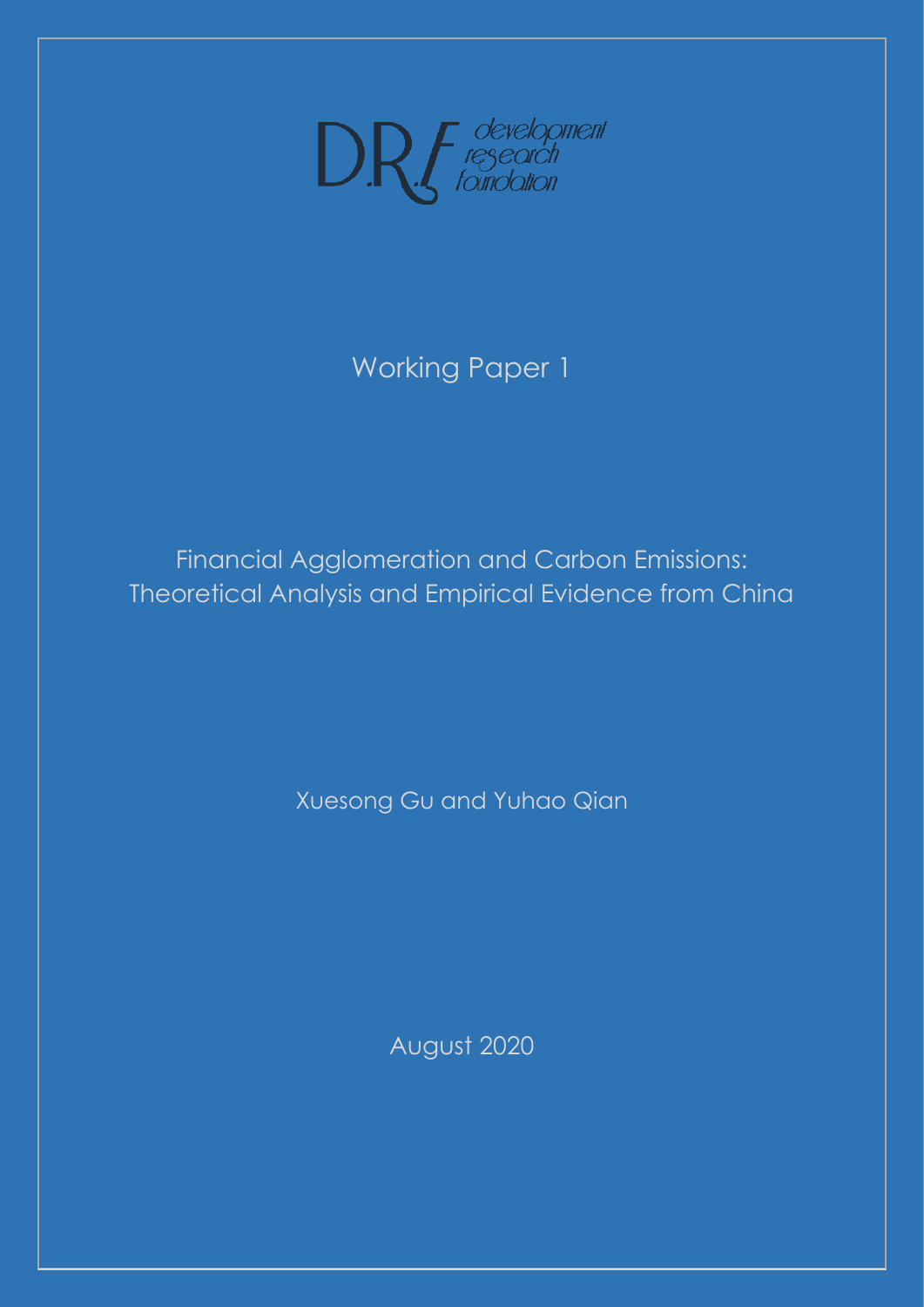## **Citation:**

Gu, X. and Qian, Y. (2020) "Financial Agglomeration and Carbon Emissions: Theoretical Analysis and Empirical Evidence from China." *Development Research Foundation*, Working Paper 1, August 2020.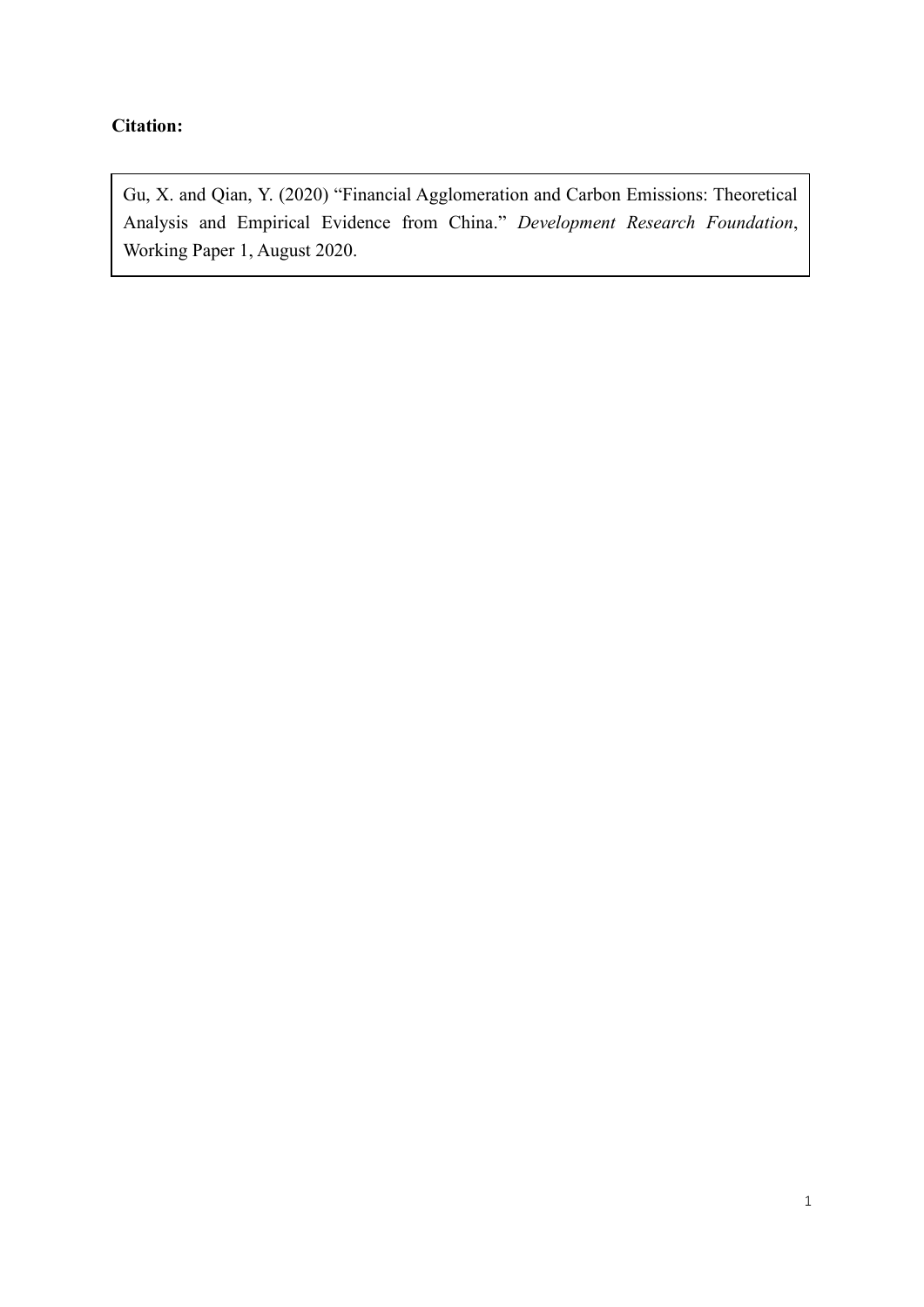# **Financial Agglomeration and Carbon Emissions: Theoretical Analysis and Empirical Evidence from China**

Xuesong Gu<sup>\*</sup> and Yuhao Qian<sup>+</sup>

#### **Abstract**

This paper establishes a theoretical model to reveal how financial agglomeration influences carbon emission, considering the influence of three driving factors to carbon emission, i.e. urbanization, economic growth and technological progress. Empirically, it quantifies the hypothesis proposed by the theoretical analysis using China's provincial panel data during the year 2005-2016. Our empirical results show that financial agglomeration promotes carbon emissions, but the positive correlation is mitigated by urbanisation, economic growth and technological progress. In addition, as the data of 29 provinces in China are grouped into three regions, it is found that East China generates more carbon emissions as becoming increasingly urbanized and no long-term equilibrium relationship exists between carbon emissions and explanatory variables in West China. These findings can help policymakers in China and other developing countries regulate the development of the financial industry, especially, regarding its agglomeration in response to the aggravating greenhouse gas effects in the globe.

**Keywords:** Financial agglomeration, Carbon emissions, Urbanization, Economic growth, Technological progress **JEL Classification:** Q5

Beijing Forestry University, Qinghua East Road, Beijing, 100083, China. Email: [gxs-1984@163.com](mailto:gxs-1984@163.com)

<sup>+</sup>London School of Economics and Political Science, Houghton Street, London, WC2A 2AE, UK. Email: [Y.Qian12@lse.ac.uk.](mailto:Y.Qian12@lse.ac.uk)

This research was funded by the Project of National Natural Science Foundation of China, grant number 71703007.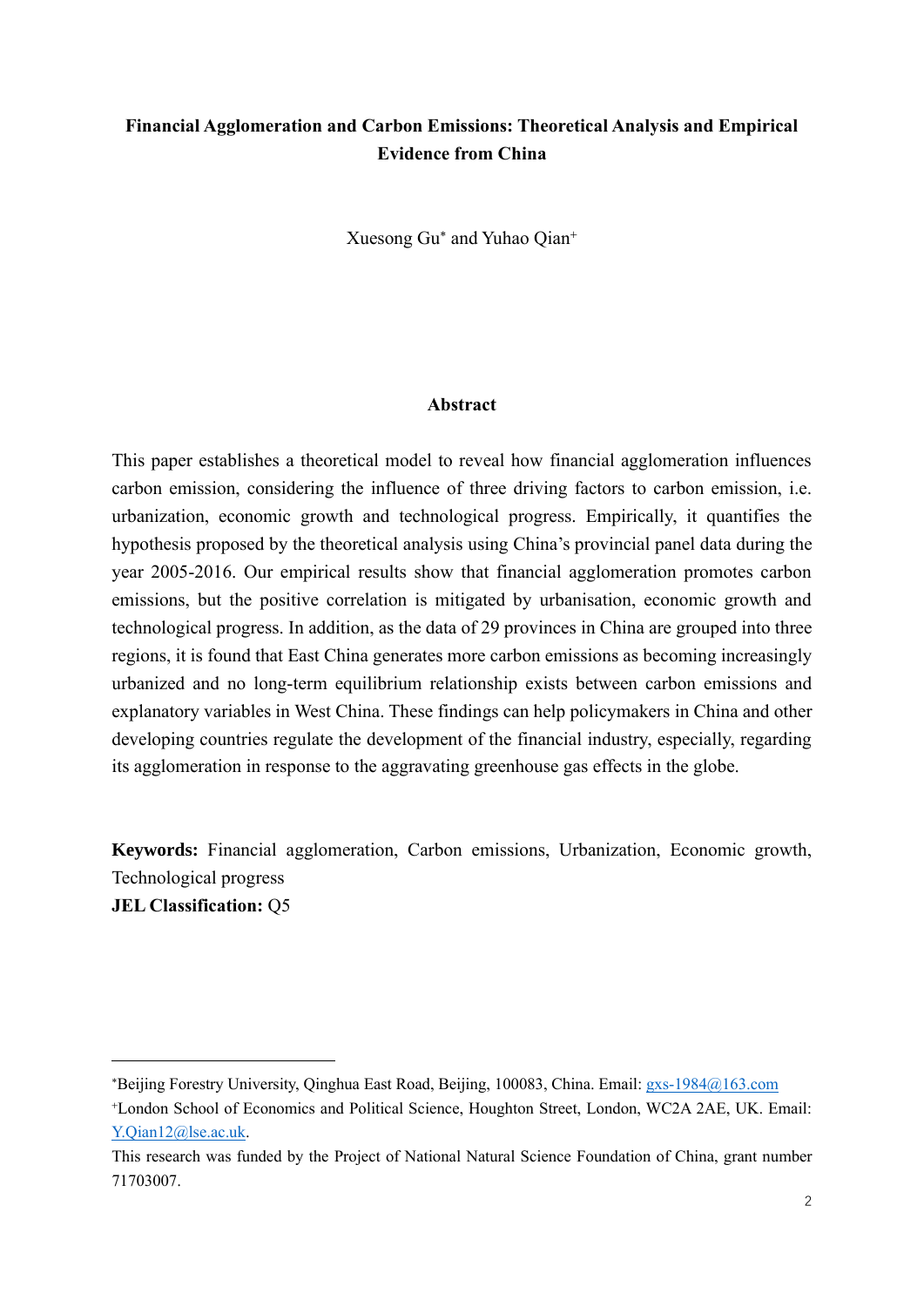## **1. Introduction**

Climate change and global warming are the greatest threats to lives and the future on Earth (United Nations Climate Change, 2018). Accumulated carbon emissions from the burning of fossil fuels and other human-induced greenhouse gas emissions exacerbated the global warming (IPCC, 2007). There are apparent climate changes globally, such as the increasing frequency of extreme weather events, changing precipitation patterns, enhancing storm intensity, and a rising sea level. The changes have significantly influenced the operation of ecosystems, the living of wildlife and the welfare of humans.

China became the second largest economy in the world in 2010 and is also the country that produces the highest amount of carbon emissions, creating 26% of the world's carbon emission in 2015 (International Energy Agency, 2018). Following the path of sustainable development, China promised to reach the peak of its carbon emissions no later than 2030, when the ratio of GDP to carbon dioxide emissions should be 60-65% of the figure in 2005 in the Intended Nationally Determined Contribution (INDC) to United Nations Framework Convention on Climate Change (UNFCCC). Therefore, to control the greenhouse gas emissions and to fulfil China's commitment to the international community and human being, it is important to understand the environment-energy-economy nexus. The branch of literature which concerns carbon emissions in China incorporated not only economic growth (Liu et al., 2015; Wang et al., 2015; Alam et al., 2016), urbanisation (Li & Yao, 2009; Wang et al., 2014; Fang, Wang & Li, 2015), technological progress (Feng, Hubacek & Guan, 2009; Yin, Zheng & Chen, 2015), but also financial development (Jalil & Feridun, 2011; Zhang, 2011). Previously, Gu and He (2012) implemented a study on financial development and carbon emissions with provincial data from 1979 to 2008 in China. Their research findings showed that financial agglomeration has a mixed effect on carbon emissions, as financial agglomeration would offset carbon emissions reduction if it could not stimulate financial growth. However, what is exactly the mixed effect? How does financial agglomeration reduce carbon emissions in developing countries? This paper tries to address these issues.

### **2. Literature Review**

STIRPAT (Stochastic Impacts by Regression on Population, Affluence, and Technology) model is widely employed in studying drivers of carbon emissions. Based on IPAT identity which does not allow for non-monotonic or non-proportional effects from driving factors, Dietz and Rosa (1994) redeveloped IPAT into STIRPAT to construct a stochastic model. STIRPAT not only is an accounting equation as IPAT but also can be utilised in empirical analyses. Besides,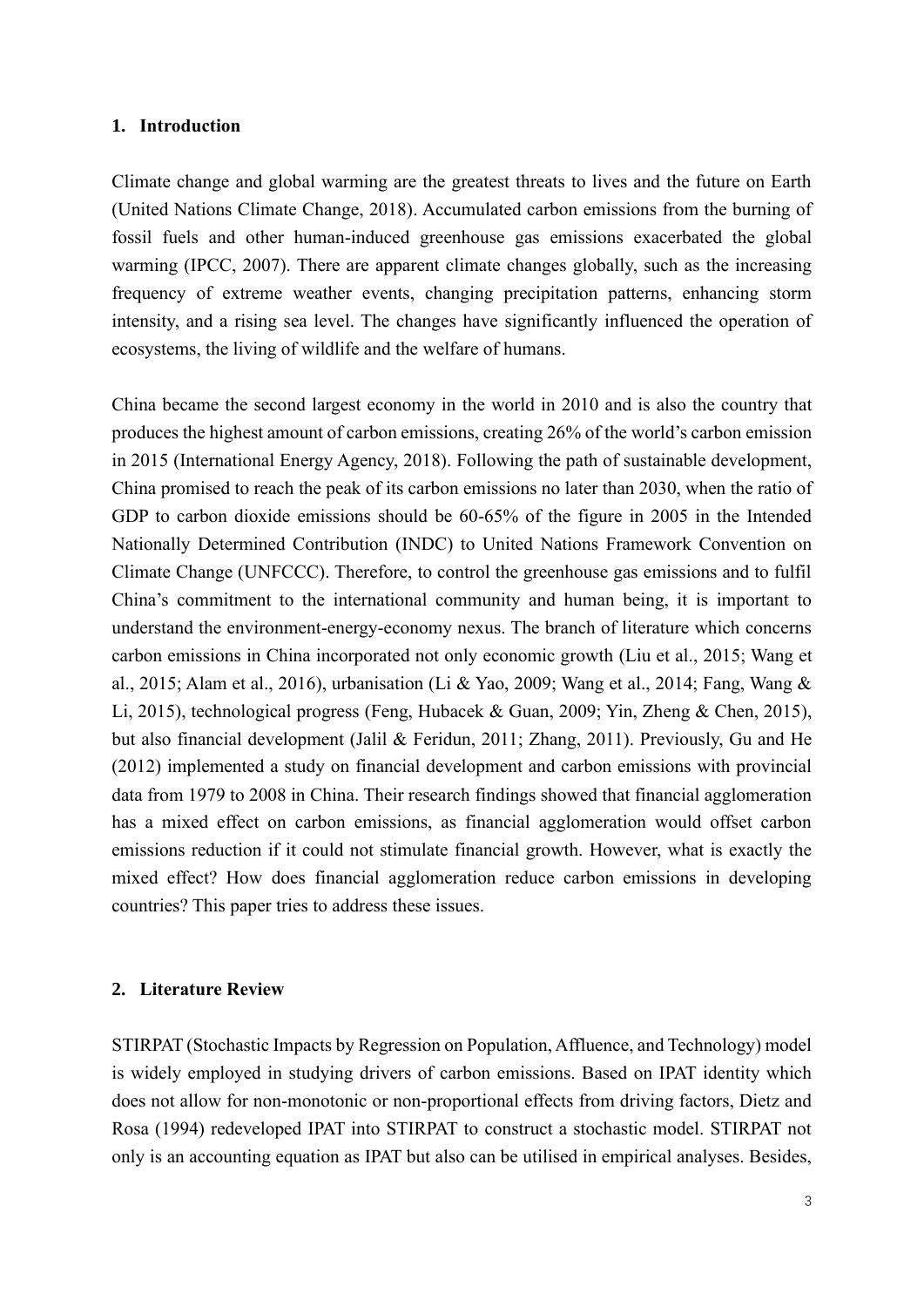since it allows alteration and transformation of variables (York, Rosa & Dietz, 2003), STIRPAT is commonly used to evaluate both linear and non-linear relationships between carbon emissions and its driving factors, among which the most extensively studied are urbanization (Dai & Liu, 2011; Shahbaz, Chaudhary & Ozturk, 2017), economic growth (Xu et al., 2016; Yeh & Liao, 2017), technological progress (Li et al., 2017).

Financial agglomeration's promoting effects on contributing factors to carbon emission, namely urbanization, economic growth, and technological progress, have been extensively studied. First, financial agglomeration effectively promoted urbanization. Some related studies verified the existence of Environmental Kuznets Curve (EKC) hypothesis (Martínez-Zarzoso & Maruotti, 2011; Wang et al., 2015; Xu, Dong & Yang, 2018) and a number of other studies found a positive association between urbanization and carbon emission over countries of different economic levels (Al-mulali et al., 2012; Liddle, 2015; Li & Lin, 2015; Dogan & Seker, 2016; Wang, Chen & Kubota, 2016; Wu et al., 2016). Second, financial agglomeration was conducive to economic growth (Zhang & Cheng, 2009). The non-linear relationship between economic growth and carbon emission, namely, the environmental Kuznets curve (EKC), has been discovered by many researchers (Ahmad et al., 2016; Gill, Viswanathan & Hassan, 2018; Li, Zhang & Ma, 2015; Ulucak & Bilgili, 2018). Third, financial agglomeration stimulates technological progress by optimizing the regional financial industry layout, gathering and overflowing the capital, and dispersing the appropriate financial investment risk (Huang et al., 2015). Technical impact on carbon emission is a well-researched topic as well. Adopting the extended STIRPAT model (Yang et al., 2018), Malmquist CO2 emission performance index (MCPI) (Zhou, Ang & Han, 2010), and environmental Kuznets curve theory (Yin, Zheng & Chen, 2015), research showed that the carbon emissions performance of countries as a whole is improved by technological progress. Acemoglu et al. (2012), considering environmental constraints and limited resources, divided inputs into two sectors which are "dirty" and "clean" machines, and found that it is optimal to redirect technological progress to clean technologies immediately.

Given the existing literature, we find two issues to be addressed. Firstly, although some scholars noted the complexity of the relationship between financial agglomeration and carbon emission, no theoretical attempt has been made to study the influential mechanisms of financial agglomeration on carbon emission. Secondly, despite many studies on the relationships between financial agglomeration and driving factors to carbon emission, there is no empirical research revealing the impact mechanism of financial agglomeration on carbon emission from the aspect of drivers to carbon emission.

The contributions of this paper are twofold. First, we establish a theoretical model in the field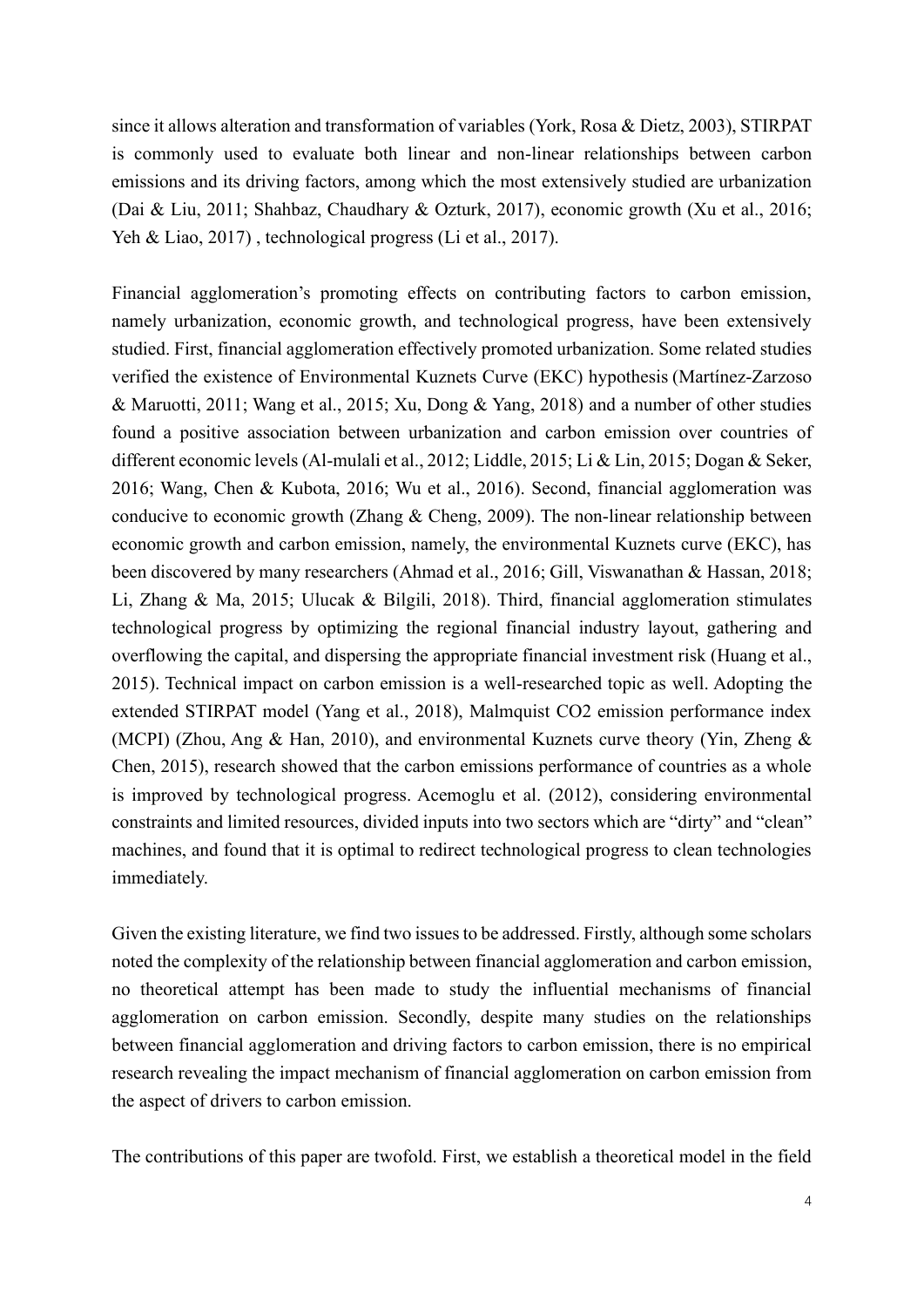of environmental economics. The STIRPAT model is expanded by including financial agglomeration, the interactions of financial agglomeration and urbanization, the interaction of financial agglomeration and technological progress, and the interaction of financial agglomeration and economic growth into the model. Second, although a few papers dealt with the nexus of financial agglomeration and carbon emission, none has studied the complex mechanism empirically. To test the existence of the relationship between financial agglomeration and carbon emission and analyse the complex relationship, we employ the crosssection fixed effects model, following the co-integration indicated in panel cointegration tests and panel vector error correction models.

The rest of the paper is organised as follows. Section 3 focuses on the methodology and model. Section 4 carries out an empirical study and demonstrates the main findings, and Section 5 is a discussion. Finally, Section 6 concludes the article.

## **3. Research Methods and Data Sources**

## **3.1 Theoretical Model and Related Assumptions**

Following Yuan et al. (2019), this paper defines financial agglomeration as the optimization and reorganization of financial industry along with its related industries, giving rise to the establishment of capital, information, innovation and market centers in a specific region through the flow of elements. According to the above literature review, this paper argues that financial agglomeration affects carbon emissions through economic growth, urbanization and technological progress. The development of financial agglomeration promotes concentration of capital, which directly finance the growth of the real economy. The concentration of resources that is brought about by financial agglomeration attracts workers to relocate to local areas. The percentage of workers living in urban areas grows, and urbanization is improved. High-tech industry is known for high capital intensity, flows of information and levels of innovation. Capital, information and innovation centers in a specific region because of financial agglomeration.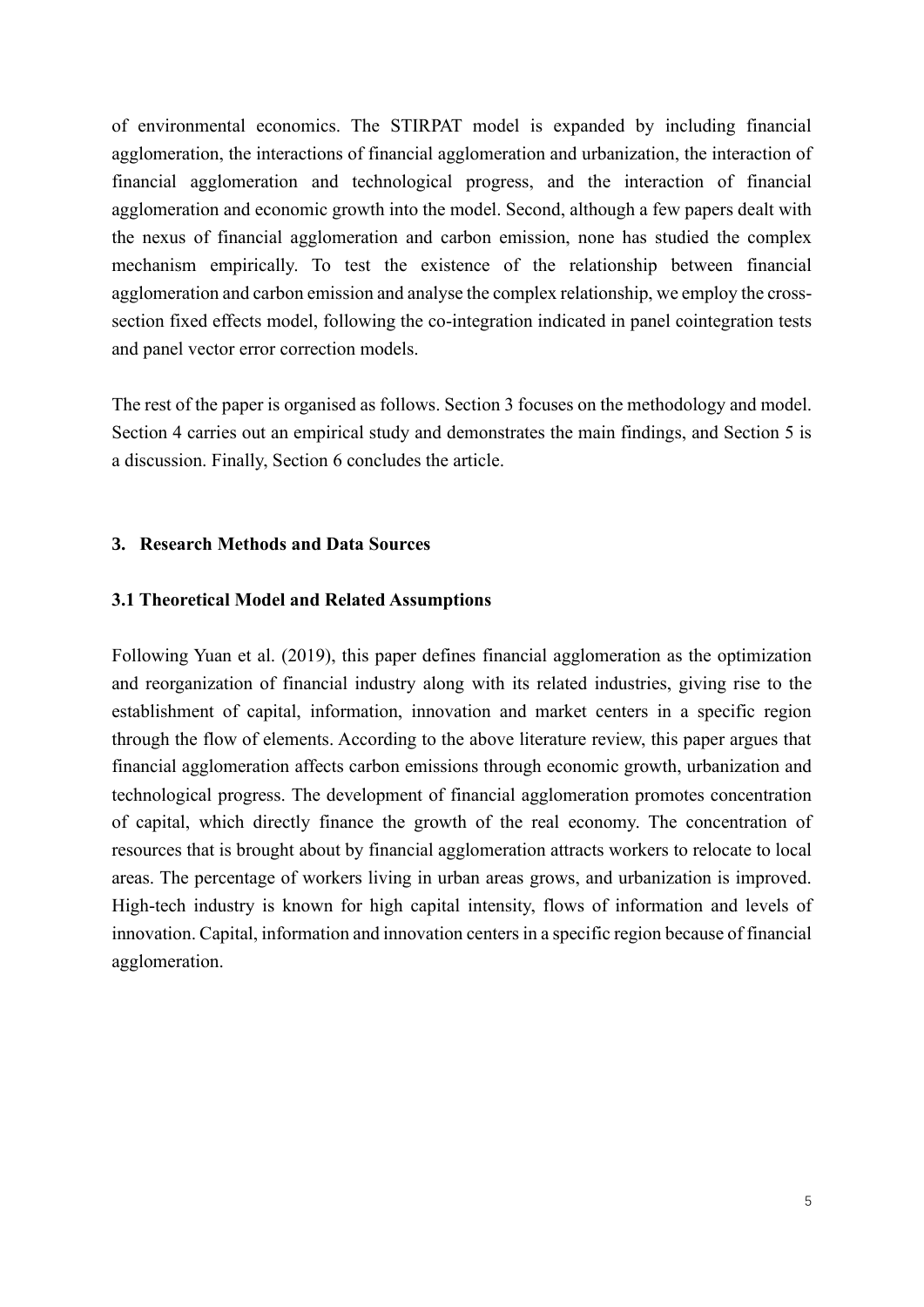

Figure 1: Relationship diagram of financial agglomeration and carbon emission

As we can see from Figure 1, financial agglomeration reduces carbon emission indirectly through economic growth, urbanization and technological progress. Based on the Kuznets curve theory, carbon emission drops as the economy grows after a threshold. Technological progress, especially in the environmental area, improves the carbon emission performance. Urbanization reduces the area of vegetation and increases energy consumption. Urbanization causes increases in carbon emission. Following assumptions are made in the paper:

- Hypothesis I: Financial agglomeration reduces carbon emission. The reduction effect is mitigated by urbanization.
- Hypothesis II: Financial agglomeration reduces carbon emission. The reduction effect is enhanced by technological progress.
- Hypothesis III: Financial agglomeration reduces carbon emission. The reduction effect is enhanced by economic growth.

## **3.2 Constructing the Model**

The Stochastic Impacts by Regression on Population, Affluence and Technology (STIRPAT) model, derived from Influence, Population, Affluence, and Technology (IPAT) model (Dietz & Rosa, 1994), is widely used to describe the effects of human activities on the environment. The environmental impact  $(I)$  is anatomised into three main contributing factors: population size  $(P)$ , affluence  $(A)$  and the environmentally-inefficient technology level or the impact per unit of economic activity  $(T)$ . STIRPAT model can be shown as the following equation: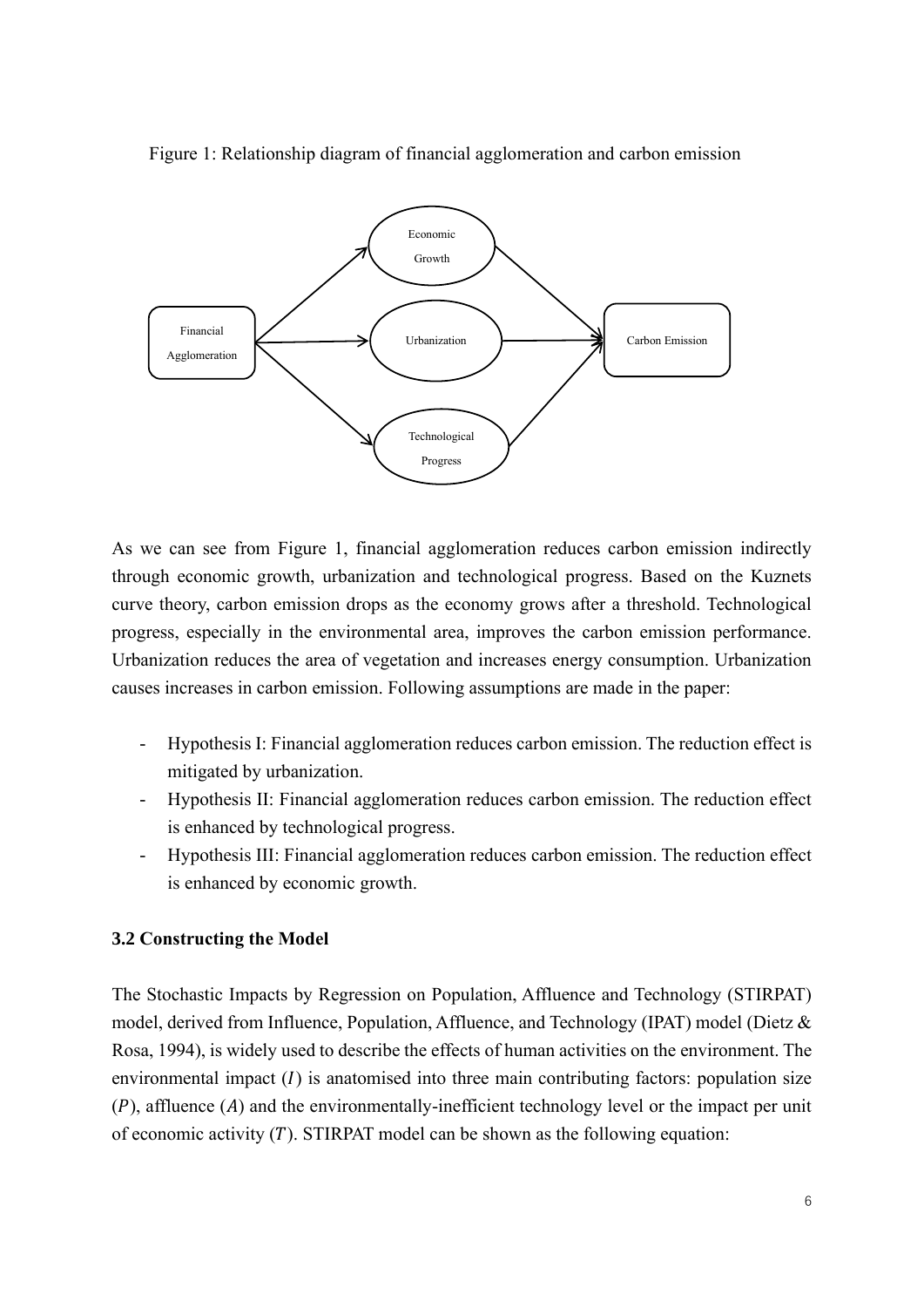$$
I_{it} = \alpha_i P_{it}^b A_{it}^c T_{it}^d e_{it} \tag{15}
$$

In this model, the parameter  $\alpha$  is the constant term, and b, c and d are parameters of P, A and T respectively. The variable e represents the random error term. The subscript  $i$  ( $i = 1, 2, ..., T$ ) refers to time periods. By taking the logarithms form of both sides of Eq.15, this paper estimates the new equation in a linear specification.

$$
ln I_{it} = ln \alpha_i + bln P_{it} + c ln A_{it} + dln T_{it} + e_{it}
$$
\n(16)

Among studies that expanded the STIRPAT model, the research of Xiong and Qi (2018) and Khan, Saleem & Fatima (2018) incorporated the financial sector's influence on carbon emission into the STIRPAT framework. In this paper, to explore financial agglomeration's influential mechanisms on carbon emissions, we add interactions into the models:

# Model Ⅰ:  $ln(C_{it}) = \delta + \delta_1 ln(F_{it}) \cdot ln(\theta_{it}) + \delta_2 ln(F_{it}) \cdot ln(Y_{it}) + \delta_3 ln(F_{it}) \cdot ln(T_{it}) + \delta_4 ln(F_{it}) +$  $\delta_5 \ln(\theta_{it}) + \delta_6 \ln(Y_{it}) + \delta_7 \ln(T_{it}) + \delta_8 \ln(P_{it}) + \delta_9 M_{it} + \mu_{it} + \xi_{it}$  (17)

where  $C_{it}$  means carbon emissions in economy *i* during period *t*,  $F_{it}$  means financial agglomeration in economy *i* during period  $t$ ,  $\theta_{it}$  means urbanization in economy *i* during period t,  $Y_{it}$  means economic growth in economy *i* during period t,  $T_{it}$  means technological progress in economy *i* during period *t*,  $ln(F_{it}) \cdot ln(\theta_{it})$  means the interaction of financial agglomeration and urbanization,  $ln(F_{it}) \cdot ln(Y_{it})$  means the interaction of financial agglomeration and economic growth,  $ln(F_{it}) \cdot ln(T_{it})$  means the interaction of financial agglomeration and technological progress,  $M_{it}$  means other macroeconomic variables influencing carbon emissions,  $\alpha$ ,  $\beta$ , and  $\gamma$  are constants,  $\mu_{it}$  is fixed effects or random effects, and  $\xi_{it}$  is the stochastic error.

Furthermore, to improve the stability of the empirical results, three models incorporating, respectively, the interaction of financial agglomeration and urbanization, the interaction of financial agglomeration and economic growth, as well as the interaction of financial agglomeration and technological progress are given as follows.

Model II:

 $ln(C_{it}) = \alpha + \alpha_1 ln(F_{it}) \cdot ln(\theta_{it}) + \alpha_2 ln(F_{it}) + \alpha_3 ln(\theta_{it}) + \delta_8 ln(P_{it}) + \alpha_6 M_{it} + \mu_{it} + \xi_{it}$ (18)

## Model III: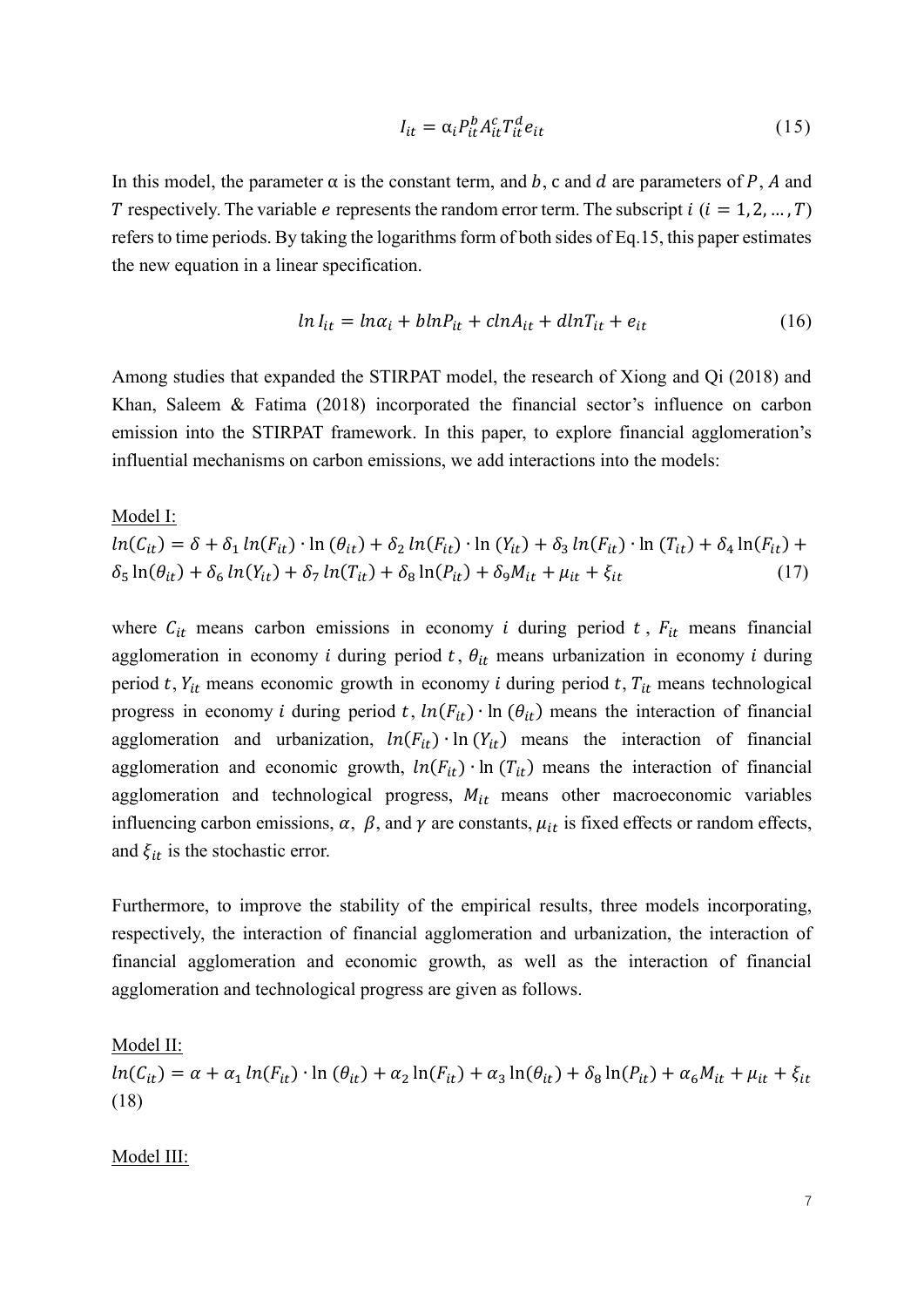$ln(C_{it}) = \beta + \beta_1 ln(F_{it}) \cdot ln(Y_{it}) + \beta_2 ln(F_{it}) + \beta_3 ln(Y_{it}) + \delta_8 ln(P_{it}) + \beta_6 M_{it} + \mu_{it} + \xi_{it}$ (19)

Model IV:  $ln(C_{it}) = \gamma + \gamma_1 ln(F_{it}) \cdot ln(T_{it}) + \gamma_2 ln(F_{it}) + \gamma_3 ln(T_{it}) + \delta_8 ln(P_{it}) + \gamma_6 M_{it} + \mu_{it} + \xi_{it}$ (20)

## **3.3 Variables**

Under the STIRPAT framework, we use total carbon emission as the dependent variable to denote total environmental impact (I) (Sadorsky, 2014; Salim & Shafiei, 2014; Zhang, Yu & Chen, 2017).

The independent variables are selected not only for their commonness in literature and the availability of data, but also based on the STIRPAT framework. Since according to our theoretical analysis financial agglomeration is predicted to decrease carbon emission via urbanization  $(\theta)$ , which is denoted as the ratio of urban population to total population in our paper, we measure the impact of demographic factors with urbanization. Affluence is defined as GDP per capita (Y). Following Ramanathan (2000), Hu & Wang (2006), and Wu et al. (2017), we adopt DEA-based Malmquist productivity index to evaluate energy efficiency, which measures technological progress in the STIRPAT model (Fan et al., 2006; Rafiq, Salim & Nielsen, 2016; Lin et al., 2017; Shahbaz, Chaudhary & Ozturk, 2017). In this paper, we measure the level of financial agglomeration with location entropy in the 29 provinces in China (Jiacheng, Yujie & Nan, 2018). Location entropy measures the distribution of specific factors in a region, reflecting the specialized level of a specific industry. The formula is  $LQ_{ii}$  =  $(q_{ij}/q_i)/(q_{ki}/q_k)$  where  $q_{ij}$  means *j* industry's output value, quantity or other related indicators in  $i$  region and is measured by the added value of the financial industry in  $i$  region in this paper;  $q_i$  means the related indicators of all industries in *i* region and is measured by GDP in  $i$  region,  $q_{kj}$  means  $j$  industry's output value, quantity or other related indicators in all the regions studied and is measured by the added value of the financial industry in China,  $q_k$ means the related indicators of all industries in all the regions studied and is measured by GDP in China. The description of these variables is listed in Table 1.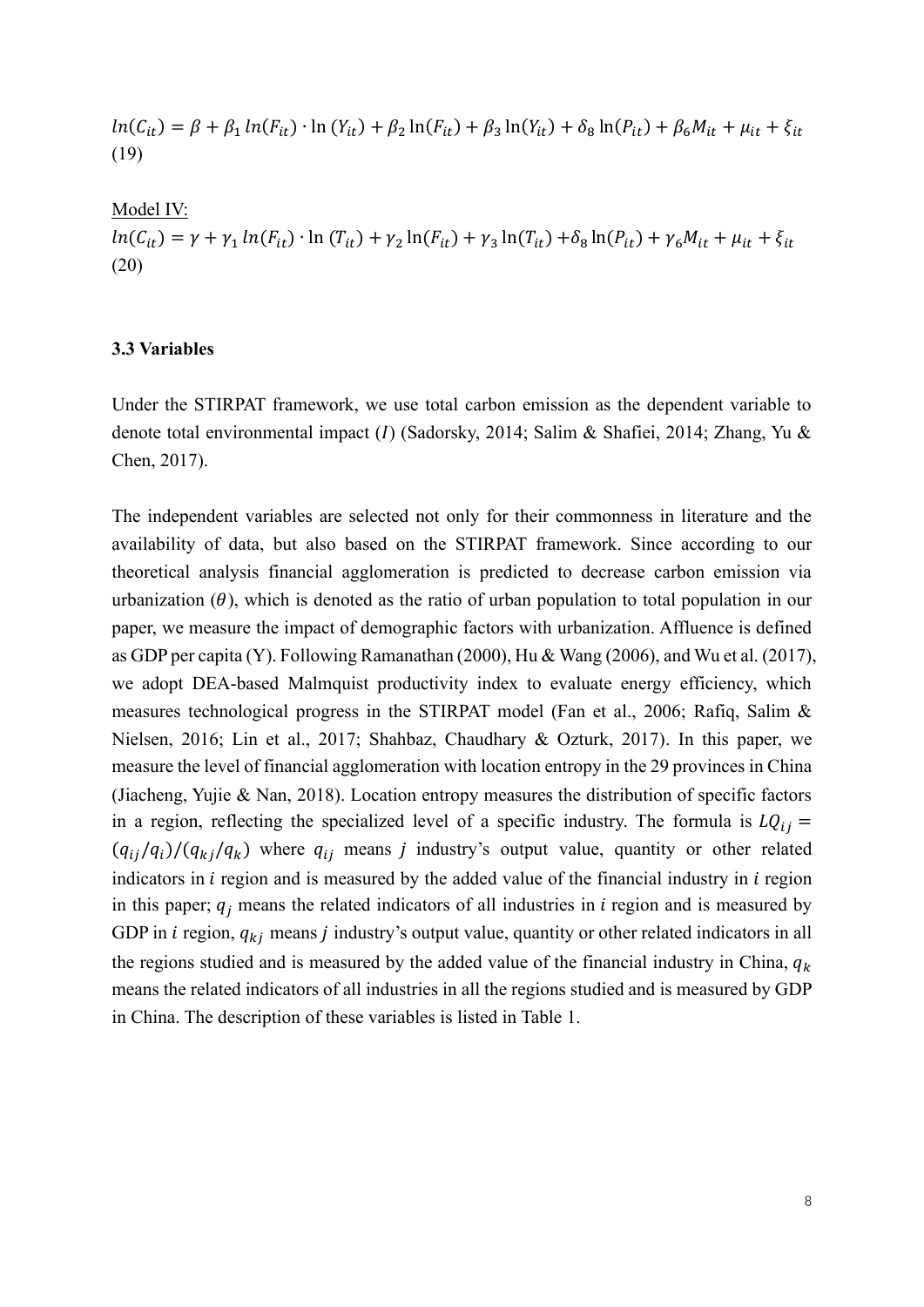|                          | Symbol                 | Variable                         | Definition                            |
|--------------------------|------------------------|----------------------------------|---------------------------------------|
| Dependent<br>variable    | CO <sub>2</sub>        | total carbon emission            | carbon emissions from fossil fuels    |
|                          | F                      | financial                        | location entropy of the financial     |
| Explanatory<br>variables |                        | agglomeration                    | industry                              |
|                          | θ                      | urbanization                     | the share of the urban population in  |
|                          |                        |                                  | the total population                  |
|                          | Y                      | economic growth                  | GDP per capita at 2005 constant price |
|                          | technological progress | DEA-based Malmquist productivity |                                       |
|                          |                        |                                  | index                                 |

## Table 1: Description of variables

Note: Data sources, China Statistical Yearbooks, the 29 studied provinces' Statistical Yearbooks.

## **3.4 Descriptive Statistics**

Because of too much missing data in Tibet and Qinghai Province, we drop the two provinces in our empirical study. The paper acquires a panel dataset of 29 provinces (Appendix A) from 2005 to 2016 according to data accessibility. This paper investigates the influential mechanisms and then proposes policy suggestions for China and other developing countries. The summary statistics of variables are shown in Table 2.

The correlation matrix for dependent and independent variables is presented in Table 3. It is shown that correlation coefficients between  $ln (CO<sub>2</sub>)$  and explanatory variables and between explanatory variables are all well below 0.7 except for those between interactions and between interactions and their interacting variables. In addition, all variance inflation factors (VIF) are smaller than 5. It is not very likely for there to be multicollinearity in our models.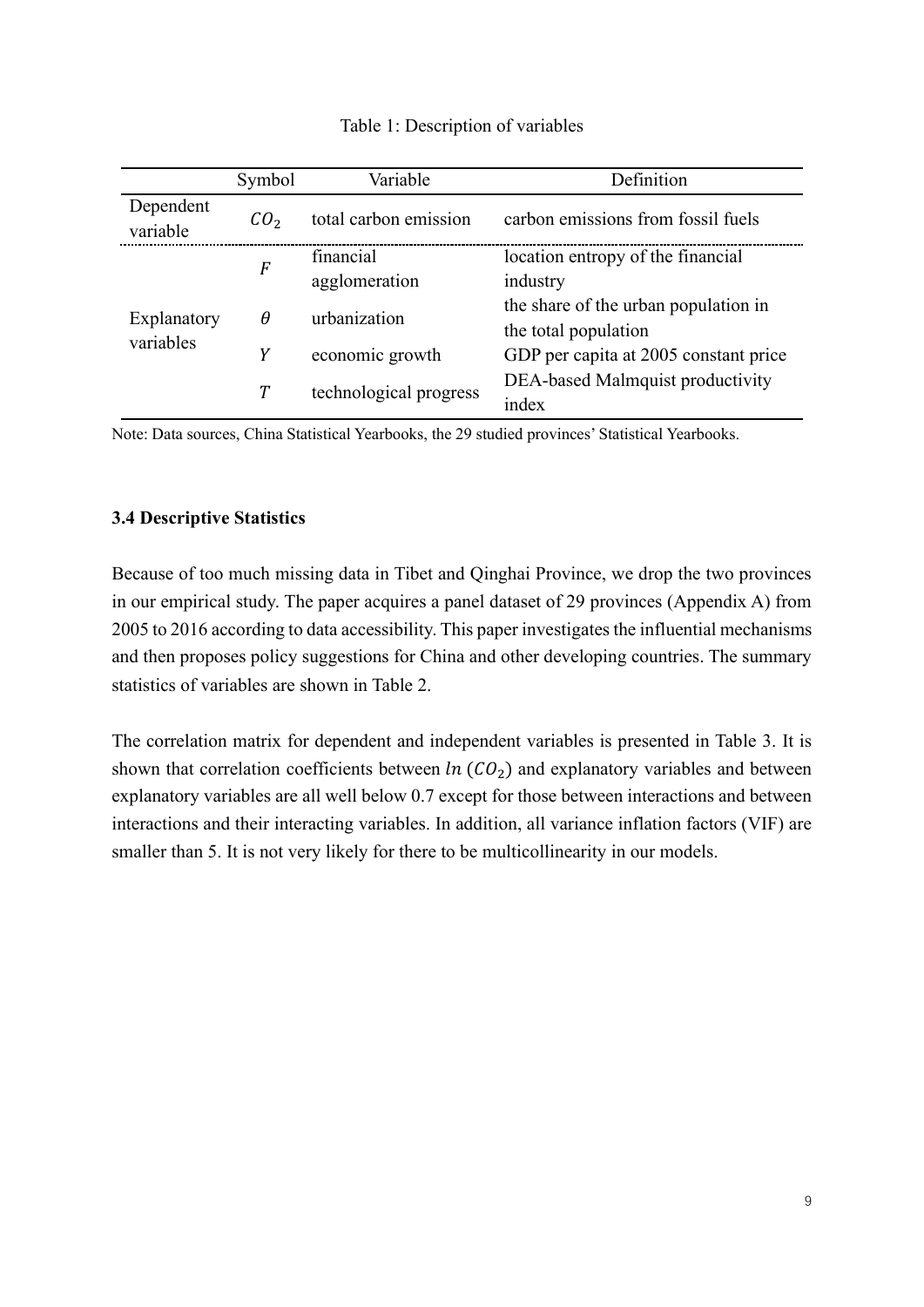| Variable                 | Mean     | Std. Dev. | Max      | Min       |
|--------------------------|----------|-----------|----------|-----------|
| ln (CO <sub>2</sub> )    | 1.068    | 0.729     | 11.565   | 7.370     |
| ln(F)                    | $-0.113$ | 0.423     | 1.284    | $-1.659$  |
| $ln(\theta)$             | $-0.676$ | 0.258     | $-0.110$ | $-1.314$  |
| ln(Y)                    | 9.701    | 0.465     | 10.849   | 8.528     |
| ln(T)                    | 0.112    | 0.059     | 0.141    | $-0.159$  |
| $ln(F) \cdot ln(\theta)$ | 0.137    | 0.244     | 1.050    | $-0.392$  |
| $ln(F) \cdot ln(Y)$      | $-0.993$ | 4.246     | 13.775   | $-15.885$ |
| $ln(F) \cdot ln(T)$      | $-0.002$ | 0.024     | 0.092    | $-0.123$  |

Table 2: Descriptive statistics of variables

Note: All the variables are taken in the logarithm form.

Table 3: Correlation matrix

| Variable              | $ln (CO_2)$ $ln (F)$ $ln (\theta)$ $ln (Y)$ |          |       |                | ln(T)    | ln(F)              | ln(F)          | ln(F)         |
|-----------------------|---------------------------------------------|----------|-------|----------------|----------|--------------------|----------------|---------------|
|                       |                                             |          |       |                |          | $\cdot ln(\theta)$ | $\cdot ln(Y)$  | $\cdot ln(T)$ |
| ln (CO <sub>2</sub> ) | $\mathbf{1}$                                |          |       |                |          |                    |                |               |
| ln(F)                 | $-0.205$                                    | 1        |       |                |          |                    |                |               |
| $ln(\theta)$          | 0.017                                       | 0.554    | -1    |                |          |                    |                |               |
| $ln(Y)$ 0.144         |                                             | 0.551    | 0.912 | $\overline{1}$ |          |                    |                |               |
| ln(T)                 |                                             |          |       |                |          |                    |                |               |
|                       | 0.001                                       | $-0.035$ | 0.062 | $-0.057$ 1     |          |                    |                |               |
| ln(P)                 |                                             |          |       |                |          |                    |                |               |
|                       | 0.684                                       | $-0.309$ | 0.220 | $-0.096$       | 0.044    |                    |                |               |
| ln(F)                 |                                             |          |       |                |          |                    |                |               |
| $\cdot ln(\theta)$    | 0.081                                       | $-0.879$ | 0.444 | $-0.392$       | 0.027    | $\blacksquare$     |                |               |
| ln(F)                 |                                             |          |       |                |          |                    |                |               |
| $\cdot ln(Y)$         | $-0.220$                                    | 0.999    | 0.562 | 0.561          | $-0.035$ | $-0.856$           | $\blacksquare$ |               |
| ln(F)                 |                                             |          |       |                |          |                    |                |               |
| $\cdot ln(T)$         | $-0.006$                                    | 0.131    | 0.081 | 0.076          | $-0.291$ | $-0.149$           | 0.128          | 1.000         |
| VIF                   |                                             | 1.04     | 1.00  | 1.02           | 1.00     | 1.01               | 1.05           | 1.00          |

## **4. Results and discussion**

The primary objective of our empirical analysis is to test and specify the long-term equilibrium relationship between carbon emissions and explanatory variables in China. Our analysis includes four steps which are panel unit root tests, panel cointegration tests, and panel data models. The empirical results are shown as follows.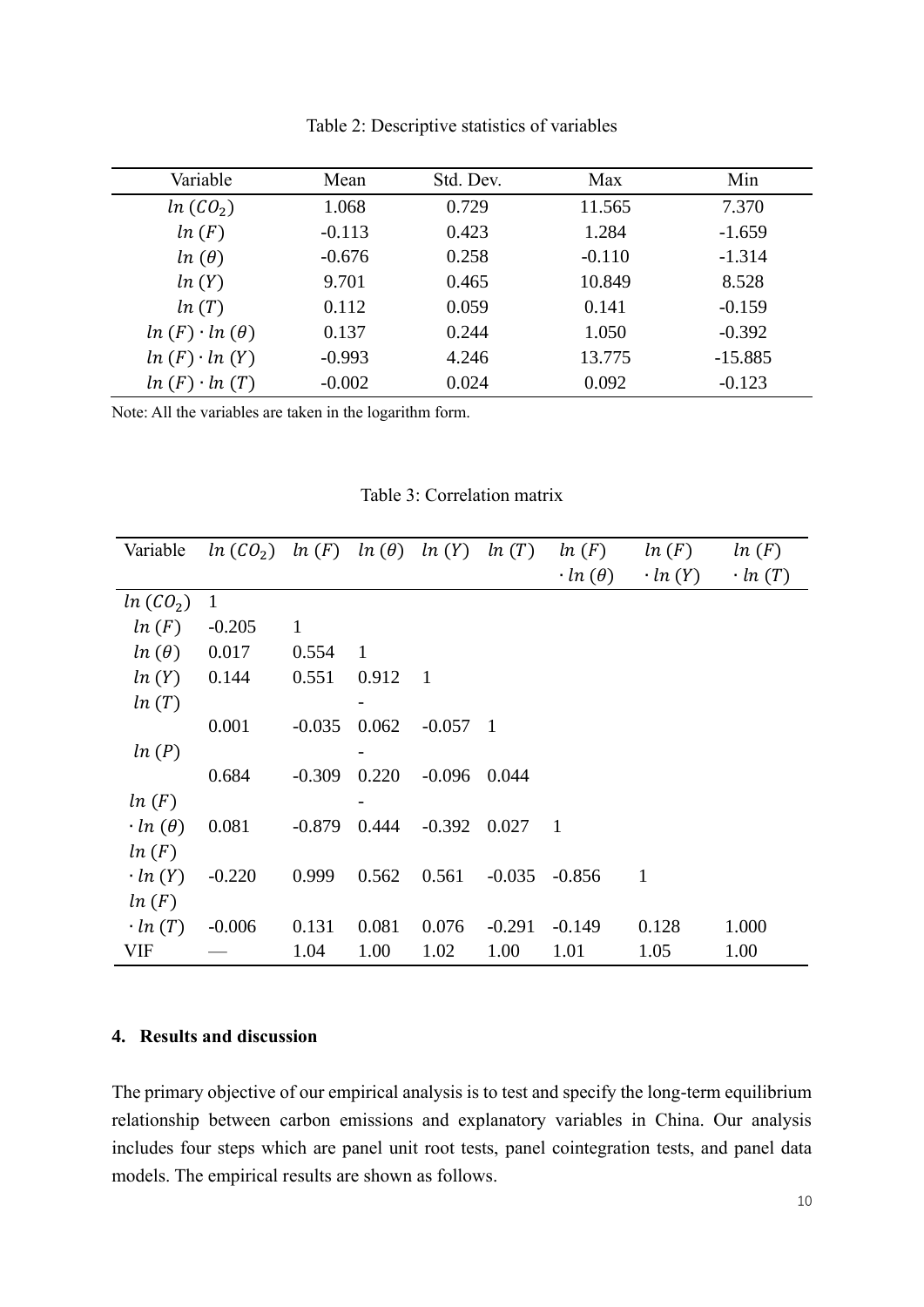## **4.1 Panel unit root tests**

To identify the stationary properties of relevant variables, panel unit root tests must be implemented first in panel data analysis. We adopt two panel unit root tests, namely, Levin. Lin & Chu (LLC) test and Im. Pesaran and Shin W (IPS) test to enhance the robustness of the results. The LLC test considers the heterogeneity of various sections but is not fairly effective for small samples due to ineliminable serial correlations. By contrast, the IPS test not only considers heterogeneity among sections but also eliminates serial correlations, therefore having a strong ability to test small samples. The null hypothesis of the aforementioned two panel unit root tests is that there exist unit roots, and the alternative hypothesis is that no unit root exists in the series.

Table 4 shows the results of the panel unit root tests for each variable. It can be seen that the first differences of all variables are statistically significant under LLC and IPS test. It is reasonable to assume that all the variables in first difference form are stationary. Therefore, we believe that each variable is integrated of order one, i.e.  $I(1)$ .

| Variable                 | LLC test      |                | <b>IPS</b> test |                |
|--------------------------|---------------|----------------|-----------------|----------------|
|                          | Level         | 1st difference | Level           | 1st difference |
| ln (CO <sub>2</sub> )    | $-9.381$ ***  | $-7.863$ ***   | $-3.785$ ***    | $-3.278$ ***   |
| ln(F)                    | $-7.370$ ***  | $-10.064$ ***  | $-1.954$ **     | $-6.446$ ***   |
| $ln(\theta)$             | $-5.124$ ***  | $-9.237$ ***   | 2.763           | $-5.656$ ***   |
| ln(Y)                    | $-7.657$ ***  | $-9.616$ ***   | $-2.336$ ***    | $-4.432$ ***   |
| ln(T)                    | $-14.594$ *** | $-16.111$ ***  | $-7.755$ ***    | $-9.302$ ***   |
| $ln(F) \cdot ln(\theta)$ | $-5.978$ ***  | $-9.949$ ***   | 0.989           | $-6.610$ ***   |
| $ln(F) \cdot ln(Y)$      | $-8.282$ ***  | $-11.206$ ***  | $-2.478$ ***    | $-6.715$ ***   |
| $ln(F) \cdot ln(T)$      | $-13.512$ *** | $-16.395$ ***  | $-7.267$ ***    | $-9.514$ ***   |

Table 4: Results of panel unit root tests

Note: LLC test: Levin, Lin and Chu test. IPS test: Im, Pesaran and Shin test. The null hypotheses of LLC test and IPS test are unit root. \*, \*\* and \*\*\* represents significance at the 10%, 5% and 1% level respectively.

#### **4.2 Panel cointegration tests**

Based on the results that all variables were cointegrated of order one, we examine the cointegration relationship among variables of interest as a next step. Three panel cointegration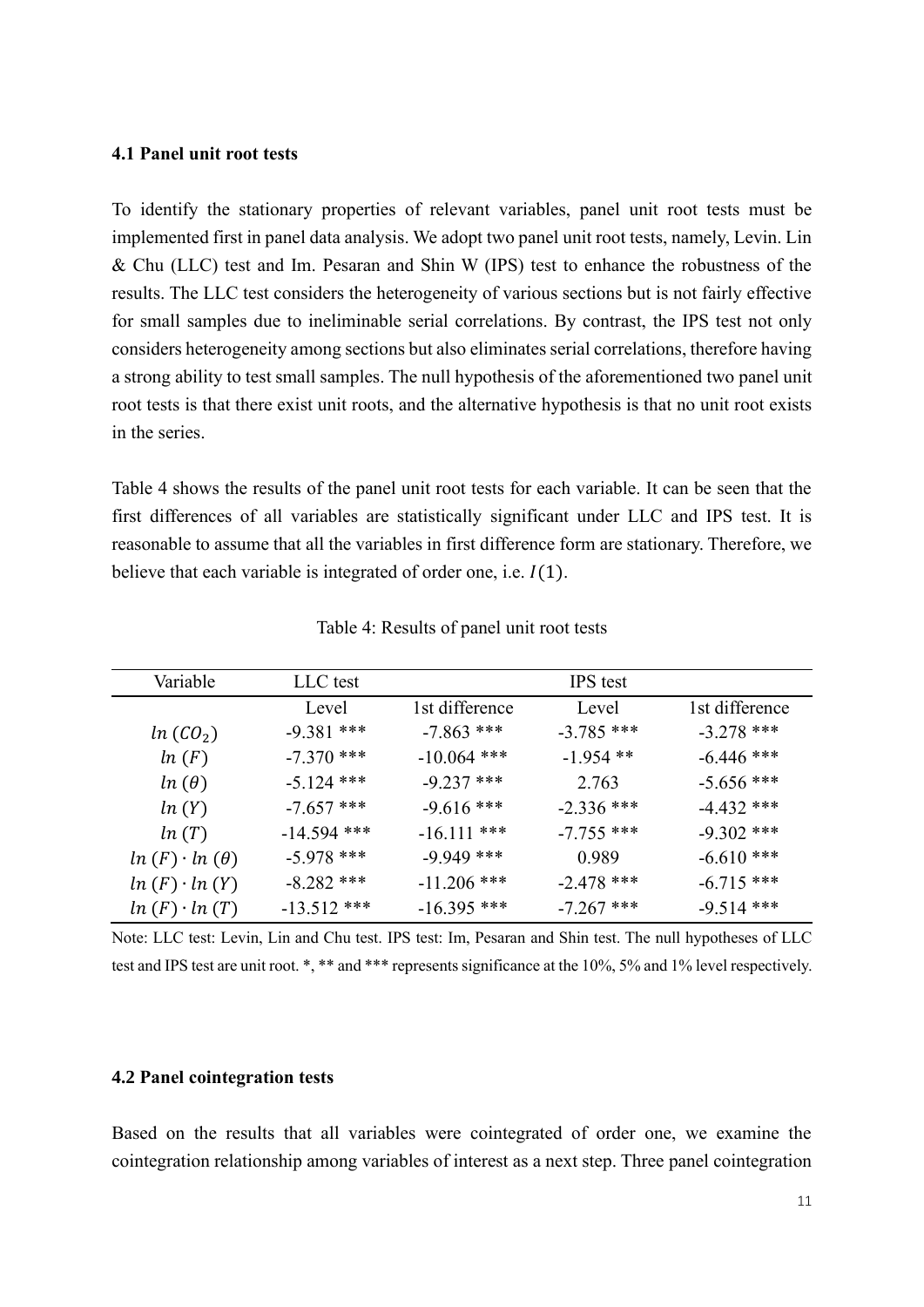tests are commonly used in the panel cointegration analysis: the Johansen, Kao, and Pedroni tests. Combined with former studies, the Kao test is utilised to estimate the long-run relationship between carbon dioxide emissions and explanatory variables.

There is a cointegration relationship under the null hypothesis but no cointegration relationship under the alternative hypothesis. This paper primarily draws conclusions on the Kao Panel Cointegration Test statistics (shown in Table 5) that the nullity of non-cointegration of the variables is rejected at the 10% significance level. It can be seen from Table 5 that the panel statistics for China reject the null hypothesis of no cointegration.

|                              | Whole China  | East China   | Middle China | West China |
|------------------------------|--------------|--------------|--------------|------------|
| ln(F)                        | $-1.923$ **  | $-2.211$ **  | $-2.397$ *** | $-0.429$   |
| $ln(\theta)$                 | $-2.504***$  | $-2.951$ *** | 0.083        | $-0.747$   |
| ln(Y)                        | $-0.390*$    | $-1.341$ **  | $-1.447*$    | 0.243      |
| ln(T)                        | $-1.953$ **  | $-2.290**$   | $-1.338*$    | $-0.447$   |
| ln(F)<br>$\cdot \ln(\theta)$ | $-2.609**$   | $-3.099$ *** | $-1.905$ **  | $-0.960$   |
| ln(F)<br>$\cdot \ln(Y)$      | $-1.282*$    | $-2.440$ *** | $-1.430*$    | 0.071      |
| ln(F)<br>$\cdot$ ln $(T)$    | $-2.476$ *** | $-2.838$ *** | $-1.655$ **  | $-0.587$   |

Table 5: Kao Panel Cointegration Test

Note: \*, \*\* and \*\*\* represents significant at the 10%, 5% and 1% level respectively. The null hypothesis is no cointegration for panel data.  $N = 319$ .

## **4.3 Panel vector error correction models**

Following Pesaran (1990) a panel vector error correction model is estimated to infer the causal dynamics:

$$
\Delta \ln(X)_{it} = \xi_{Xj} + \sum_{k=1}^{q} \alpha_{X1ik} \Delta \ln(CO_2)_{it-k} + \sum_{k=1}^{q} \alpha_{X2ik} \Delta \ln(F)_{it-k} \n+ \sum_{k=1}^{q} \alpha_{X3ik} \Delta \ln(\theta)_{it-k} + \sum_{k=1}^{q} \alpha_{X4ik} \Delta \ln(Y)_{it-k} \n+ \sum_{k=1}^{q} \alpha_{X5ik} \Delta \ln(T)_{it-k} + \sum_{k=1}^{q} \alpha_{X6ik} \Delta \ln(F)_{it-k} \cdot \ln(\theta)_{it-k} \n+ \sum_{k=1}^{q} \alpha_{X7ik} \Delta \ln(F)_{it-k} \cdot \ln(Y)_{it-k} + \sum_{k=1}^{q} \alpha_{X8ik} \Delta \ln(F)_{it-k} \cdot \ln(Y)_{it-k} \n+ \lambda_{Xi} \varepsilon_{Xt-1} + u_{Xit},
$$
\n
$$
X = \{CO_2, F, \theta, Y, T\}
$$
\n(21)

12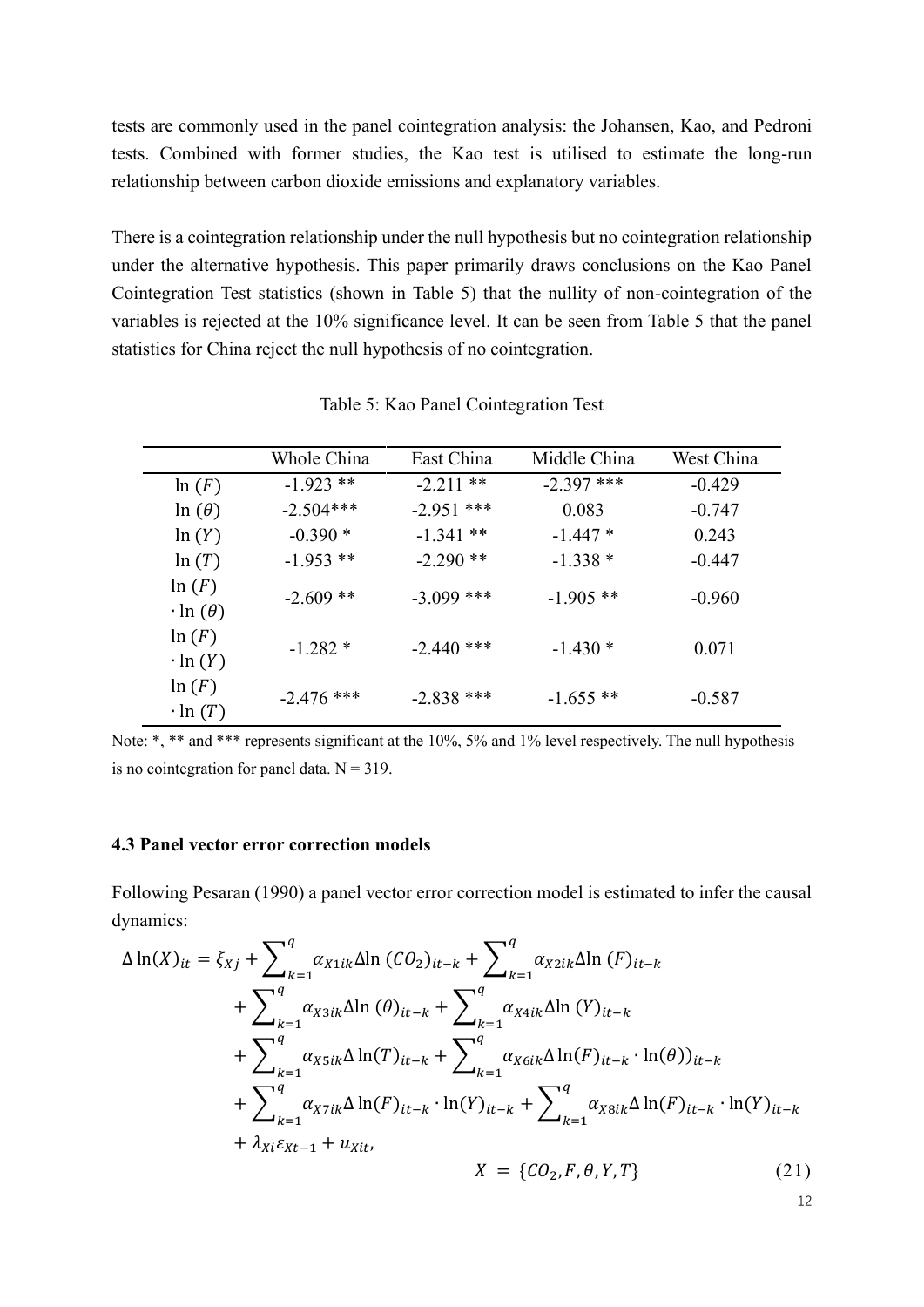$$
\Delta \ln(F)_{it} \cdot ln(Z)
$$
  
\n
$$
= \xi_{Zj} + \sum_{k=1}^{q} \alpha_{Z1ik} \Delta \ln (CO_2)_{it-k} + \sum_{k=1}^{q} \alpha_{Z2ik} \Delta \ln (F)_{it-k}
$$
  
\n
$$
+ \sum_{k=1}^{q} \alpha_{Z3ik} \Delta \ln (\theta)_{it-k} + \sum_{k=1}^{q} \alpha_{Z4ik} \Delta \ln (Y)_{it-k}
$$
  
\n
$$
+ \sum_{k=1}^{q} \alpha_{Z5ik} \Delta \ln(T)_{it-k} + \sum_{k=1}^{q} \alpha_{Z6ik} \Delta \ln (F)_{it-k} \cdot ln(\theta)_{it-k}
$$
  
\n
$$
+ \sum_{k=1}^{q} \alpha_{Z7ik} \Delta \ln (F)_{it-k} \cdot ln(Y)_{it-k} + \sum_{k=1}^{q} \alpha_{Z8ik} \Delta \ln (F)_{it-k} \cdot ln(Y)_{it-k}
$$
  
\n
$$
+ \lambda_{Zi} \varepsilon_{Zt-1} + u_{Zit}
$$
  
\n
$$
Z = \{F, \theta, Y, T\}
$$
 (22)

where  $\Delta$  means the first-difference operator;  $k$  means the lag length based on likelihood ratio tests;  $\varepsilon$  means the error correction term;  $\lambda$  means the error correction parameters and  $u$  means the serially uncorrelated error term. Short-term causality is decided by the statistical significance of the partial F-statistics for the corresponding right-hand side variables.

Table 6 reports the estimation for the error correction parameters, as this paper only aims to test the null hypothesis of no cointegration in panel data. In China, financial agglomeration responds to deviations from long-run equilibrium, adjusting towards the long-run equilibrium. Thus, financial agglomeration promotes carbon emission both in the short and long term. Also, there are adjustments towards the long-term equilibrium in the interaction of financial agglomeration and urbanization, the interaction of financial agglomeration and economic growth and the interaction of financial agglomeration and technological progress. In other words, in the short and long run, urbanization, economic growth and technological progress generate a negative influence of financial agglomeration on carbon emission.

Table 6: Panel vector error correction model

|                     | Whole China | East China  | Middle China | West China |
|---------------------|-------------|-------------|--------------|------------|
| $\Delta ln(F)$      | $-0.524***$ | $-0.511***$ | $-0.595**$   | 0.213      |
| $\Delta ln(\theta)$ | $-0.591***$ | $-0.55***$  | $-0.422$     | 1.080      |
| $\Delta ln(Y)$      | $-0.318***$ | $-0.416***$ | $-0.185$     | $-0.311$   |
| $\Delta ln(T)$      | $-0.495***$ | $-0.540***$ | $-0.496**$   | $-0.023$   |
| $\Delta ln(F)$      | $-0.553***$ | $-0.580***$ | $-0.608**$   | $-0.681$   |
| $\cdot ln(\theta)$  |             |             |              |            |
| $\Delta ln(F)$      | $-0.414***$ | $-0.455***$ | $-0.256$     | 0.447      |
| $\cdot ln(Y)$       |             |             |              |            |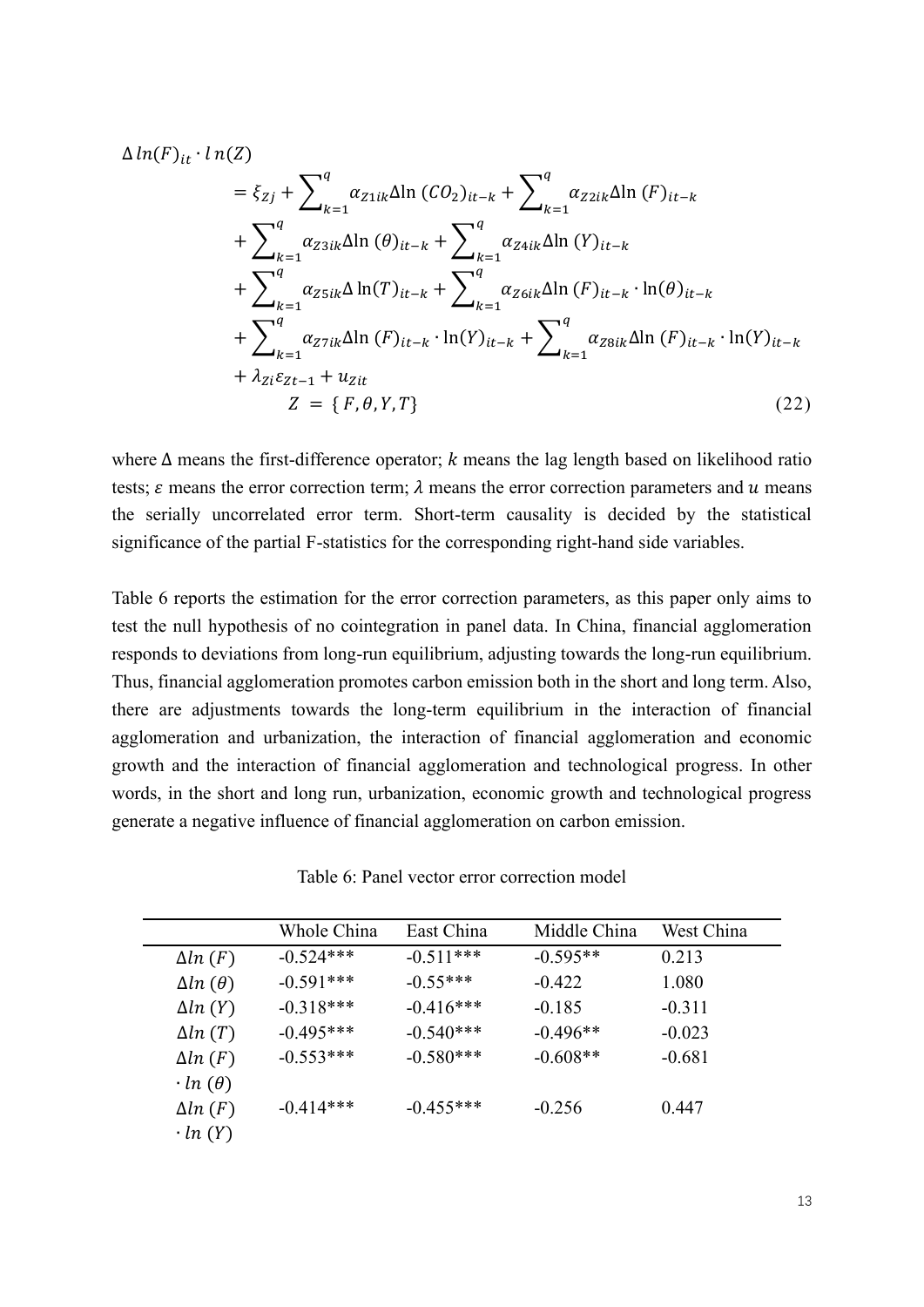| $\Delta ln(F)$ | $-0.486***$ | $-0.410***$ | $-0.483**$ | $-0.208$ |
|----------------|-------------|-------------|------------|----------|
| $\cdot ln(T)$  |             |             |            |          |

Note: The table reports the estimation of the error correction parameters  $\lambda$  in Eq.21 and Eq.22, as we only aim to test the null hypothesis of no cointegration in the panel data. \* (\*\*) (\*\*\*): Significant at the 10 (5)  $(1)$  % level.

## **4.4 Panel data models**

Confirmed by results from the unit root tests and the cointegration tests that there will be no spurious regression, this paper calculates the F-statistics and implements the Hausman test. The results of Hausman tests reject the null hypothesis of random effect. Therefore, we adopt a panel fixed effects model to estimate the effects of financial agglomeration on carbon emissions. The fixed effect  $\mu_i$  captures the observed and unobserved characteristics of provinces in China, such as infrastructure development (Démurger, 2001), income levels (Xie & Zhou, 2014), resource endowment, geographical features, culture and population sizes (Tian et al., 2017). The empirical results are reported in Table 7, which presents the results of the whole China.

According to Table 7, financial agglomeration positively increases carbon emissions when controlling for other factors in China, with positive coefficients insignificant in Models Ⅰ and Ⅲ. The results are consistent with those in previous studies, showing that China's financial agglomeration acts as a driver for carbon emission increase (Gu & He, 2012). The agglomeration of the financial industry attracts sufficiently many market participants which are necessary for the success of emerging economics, such as China. When influences of other factors (technological progress, urbanization and economic growth) are excluded from the analysis, the rising number of market participants induces carbon emission (Gehrig, 2000).

Urbanization enhanced financial agglomeration's impetus on carbon emissions in the whole China. The result rejects Hypothesis I, with the interaction coefficients of financial agglomeration and urbanization exceeding those of financial agglomeration and significant at 0.05 level in Model I and Model II. According to Poumanyvong and Kaneko (2010), urbanization increases energy use and thereby carbon emission in middle income countries, such as China, and its positive impacts on carbon emission are the most pronounced in the middle-income group among all the other income groups.

Economic growth impedes financial agglomeration's positive influence on carbon emissions in China. The result completely accepts Hypothesis II. The interaction coefficient of financial agglomeration and economic growth is negative and statistically significant at 0.1 and 0.05 level. According to Ma and Stern (2008), China's economic development has surpassed the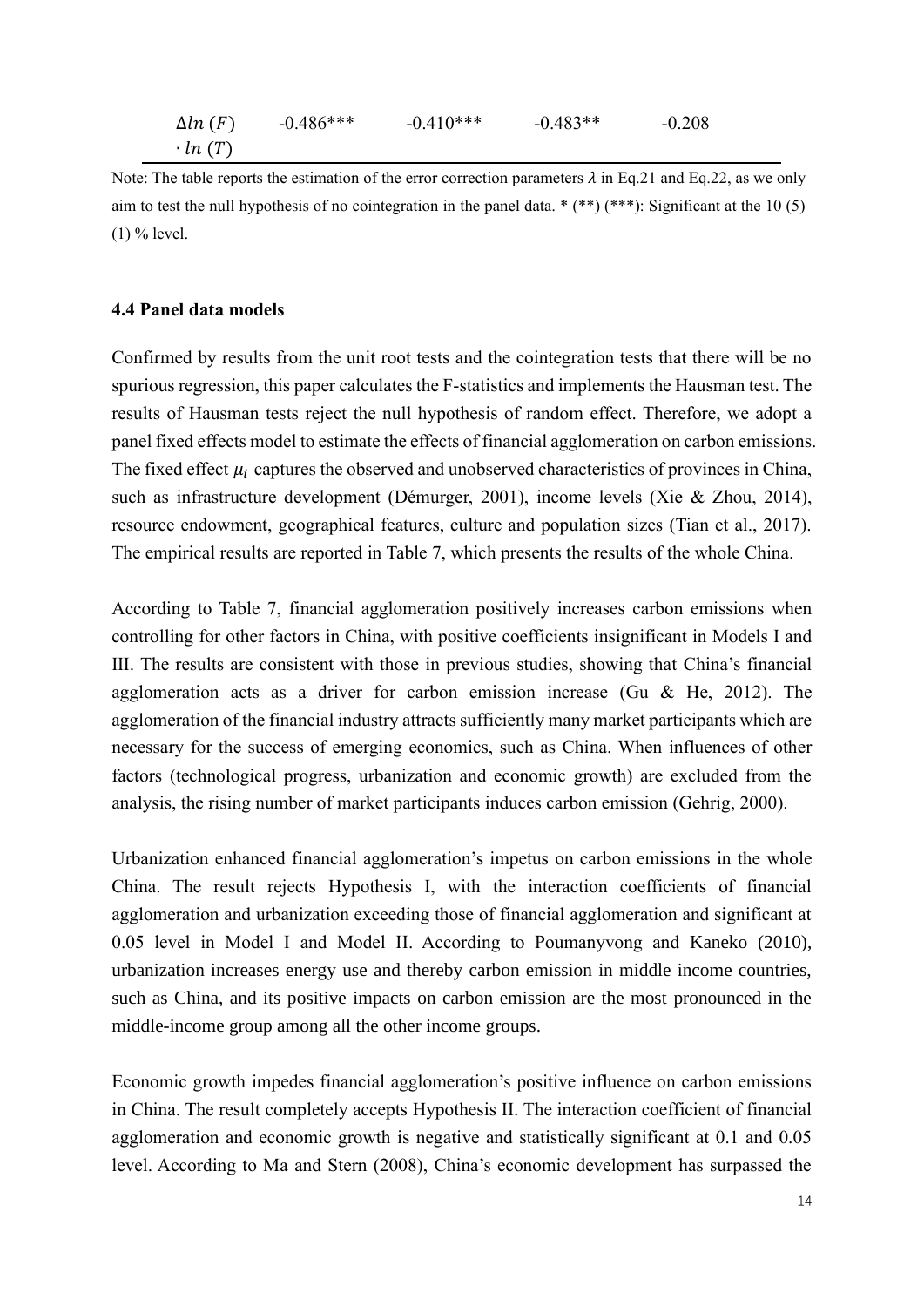turning point from 2005 to 2016 in the Environmental Kuznets Curve (EKC). The findings agree with our empirical results. As China becomes increasingly industrialized, the economy has been transforming from being energy-intensive to being knowledge-intensive.

The empirical results about influence of technological progress on the relationship between financial agglomeration and carbon emissions partly accept Hypothesis III in Model I and Model Ⅳ, the coefficients for financial agglomeration are positive with t-statistics significant at the 0.05 level, while the interaction coefficients of financial agglomeration and technological progress are negative but insignificant in China. The result shows that, although unstably, technological progress lessens the positive influence of financial agglomeration on carbon emissions. The instability might be caused by the heterogeneity of technological progress's influence on carbon emissions. Technological progress in industries with high energy efficiency curbs carbon emissions, but that in industries with low energy efficiency produces the greenhouse gas (Li & Lin, 2016).

|        | Variable            | Model I     | Model II    | Model III   | Model IV    |
|--------|---------------------|-------------|-------------|-------------|-------------|
|        |                     | Coefficient | Coefficient | Coefficient | Coefficient |
| China  | ln(F)               | 0.086       | $0.351***$  | 0.029       | $0.267**$   |
|        | ln(F)               | $1.344***$  | $0.483**$   |             |             |
|        | $\cdot \ln(\theta)$ |             |             |             |             |
|        | ln(F)               | $-0.691***$ |             | $-0.204*$   |             |
|        | $\cdot ln(Y)$       |             |             |             |             |
|        | ln(F)               | $-0.103$    |             |             | $-0.531$    |
|        | $\cdot ln(T)$       |             |             |             |             |
|        | Hausman             | 54.300***   | 20.632***   | 40.035      | $7.650*$    |
|        | test                |             |             |             |             |
|        | $R^2$               | 0.972       | 0.9655      | 0.9619      | 0.9135      |
|        | ln(F)               | $0.190*$    | 0.149       | $-0.237$    | 0.371       |
|        | ln(F)               | 1.968***    | $-0.094$    |             |             |
|        | $\cdot \ln(\theta)$ |             |             |             |             |
|        | ln(F)               | $-0.924***$ |             | $-0.525***$ |             |
| East   | $\cdot ln(Y)$       |             |             |             |             |
| China  | ln(F)               | $-0.031$    |             |             | $-0.293$    |
|        | $\cdot ln(T)$       |             |             |             |             |
|        | Hausman             | 24.618***   | 8.805**     | 13.072***   | 18.336***   |
|        | test                |             |             |             |             |
|        | $R^2$               | 0.994       | 0.989       | 0.983       | 0.963       |
| Middle | ln(F)               | $-4.875***$ | $0.510***$  | $-0.749***$ | $0.552***$  |

Table 7: Panel fixed effects model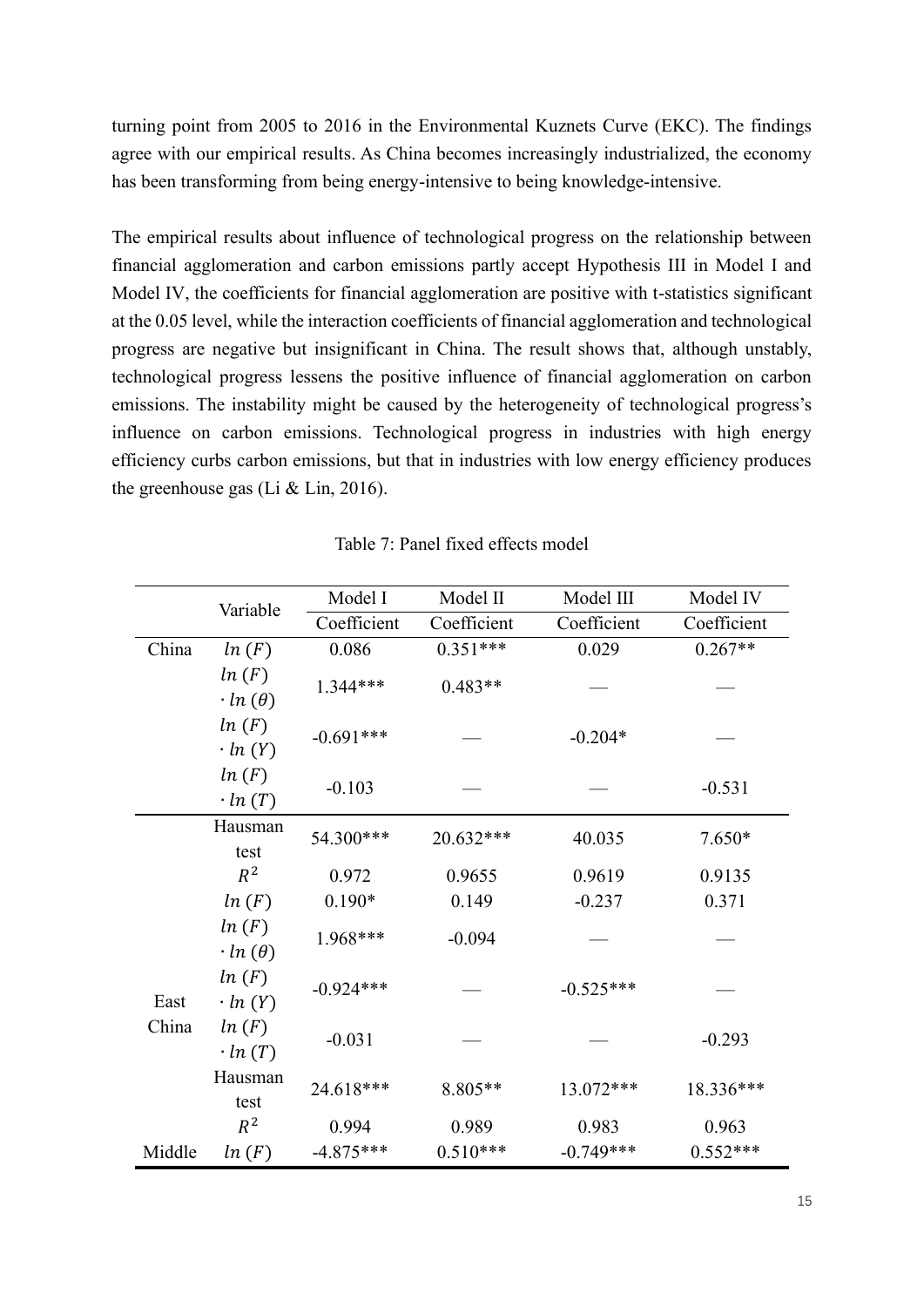| China | ln(F)               | $-4.811**$ | $-0.790***$ |             |          |  |
|-------|---------------------|------------|-------------|-------------|----------|--|
|       | $\cdot \ln(\theta)$ |            |             |             |          |  |
|       | ln(F)               | $-0.518$   |             | $-0.782***$ |          |  |
|       | $\cdot ln(Y)$       |            |             |             |          |  |
|       | ln(F)               | 0.850      |             |             | $-0.262$ |  |
|       | $\cdot ln(T)$       |            |             |             |          |  |
|       | Hausman             |            | $8.592**$   | 6.482**     | 9.388*** |  |
|       | test                |            |             |             |          |  |
|       | $R^2$               | 0.965      | 0.955       | 0.958       | 0.910    |  |
|       | ln(F)               | $-1.120$   | $-0.895$    | $0.760***$  | $-0.264$ |  |
|       | ln(F)               | $-0.500$   | $-0.710$    |             |          |  |
|       | $\cdot \ln(\theta)$ |            |             |             |          |  |
|       | ln(F)               |            |             | $0.610***$  |          |  |
| West  | $\cdot ln(Y)$       | $-0.363$   |             |             |          |  |
| China | ln(F)               |            |             |             |          |  |
|       | $\cdot ln(T)$       | 0.112      |             |             | $-0.923$ |  |
|       | Hausman             |            |             |             |          |  |
|       | test                | 7.627      | 15.189***   | 36.668***   | 0.126    |  |
|       | $R^2$               | 0.284      | 0.212       | $-0.030$    | 0.560    |  |

Note: The table presents the estimates of Model I (Eq.17), Model II (Eq.18), Model III (Eq.19), Model IV (Eq.20) via the panel fixed effects model. This paper cannot perform Hausman test on the Model III in Middle China, as the number of explanatory variables exceeds that of sections and therefore random effect regression cannot be estimated. \*, \*\* and \*\*\* represents significant at the 10%, 5% and 1% level respectively.

## **4.5 A Regional Analysis**

Considering the levels of economic development and location factors and following the example of most existing studies, we divide these provinces into three groups: East China, Middle China, and West China. East China is constituted of 14 provinces that are most economically developed and advantageously located in China. There are 9 provinces in West China, which are on the lowest level of economic development and have the least advantaged location conditions in China. The degrees of economic development and location conditions in the 6 provinces of Middle China are between those of East China and West China.

No long-term relationship exists between carbon emission and explanatory variables in West China. In the Kao Panel Cointegration Test, the statistics for West China accept the alternative hypothesis, i.e. there are no cointegration relationships between carbon emissions and explanatory variables. The results may indicate that West China and developing countries with backward location conditions and far less advanced economies should give priority to financial agglomeration, urbanization, economic growth and technological progress, since they may not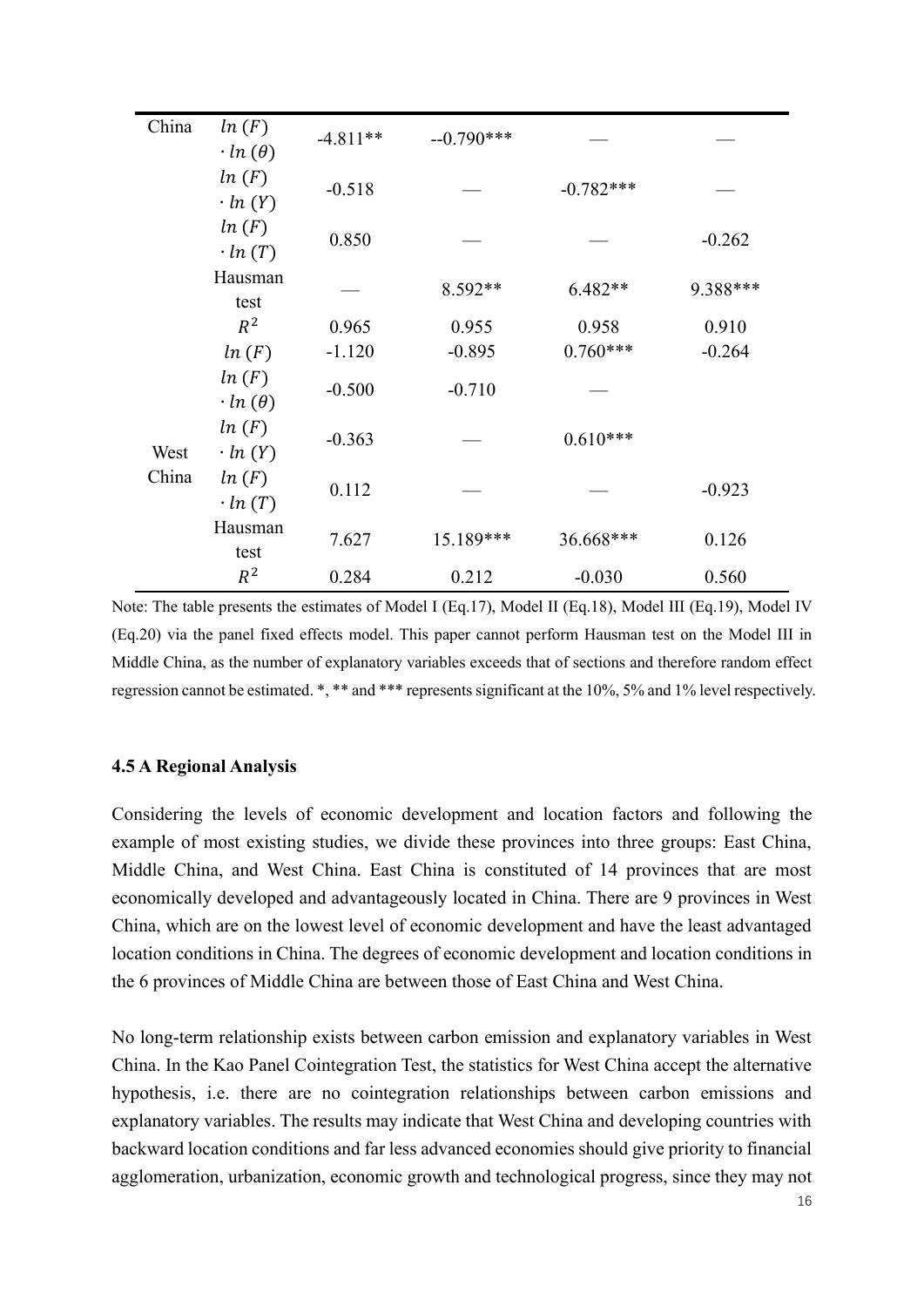increase carbon emissions or endanger the environment.

In Middle China, urbanization induces a negative influence of financial agglomeration on carbon emission. It appears that the interaction of financial agglomeration and economic growth is not responsive to adjustments towards long-run equilibrium, indicated by the statistically insignificant error correction term in the panel vector error correction model. In the cross-section fixed effect model, the interaction coefficient of financial agglomeration and urbanization is negative and statistically significant at the 0.05 level while the coefficient of financial agglomeration is positive and statistically significant at the 0.05 level in Model II. In comparison, the enhancement of urbanization on financial agglomeration's impetus on carbon emission in the whole China, urbanization generates a mitigating effect on the positive influence of financial agglomeration on carbon emission in Middle China, accepting hypothesis I. The result may be attributed to the lower income level in Middle China than the average level in the whole China. Urbanization decreases carbon emission in the low-income group (Poumanyvong & Kaneko, 2010).

In East China, explanatory variables are correlated with carbon emission with larger coefficients and higher statistical significance than those in the whole China. The interaction coefficients of financial agglomeration and economic growth are greater and more statistically significant than those of the whole China. As the region with the highest average income among the three regions in China, East China passes through the turning point of carbon emission regarding economic growth on the EKC to a greater extent than other regions in China and the whole China. Also, the interaction coefficient of financial agglomeration and urbanization (1.968) surpasses that of the whole China (1.344) in Model I. The region's high levels of the second industry output value of high energy consumption, built-up area, average vehicle ownership and population density are responsible for the stimulus of urbanization on the positive influence of financial agglomeration on carbon emission.

## **5. Conclusion and policy implications**

This paper deals with the relationship of financial agglomeration and carbon emissions by conducting both theoretical and empirical analysis. Via the expanded STIRPAT model incorporating financial agglomeration, the interaction of financial agglomeration and urbanization, the interaction of financial agglomeration and economic growth and the interaction of financial agglomeration and technological progress, we attain the theoretical results that support the following hypotheses: urbanization generates a negative influence of financial agglomeration on carbon emission; economic growth creates a mitigating effect of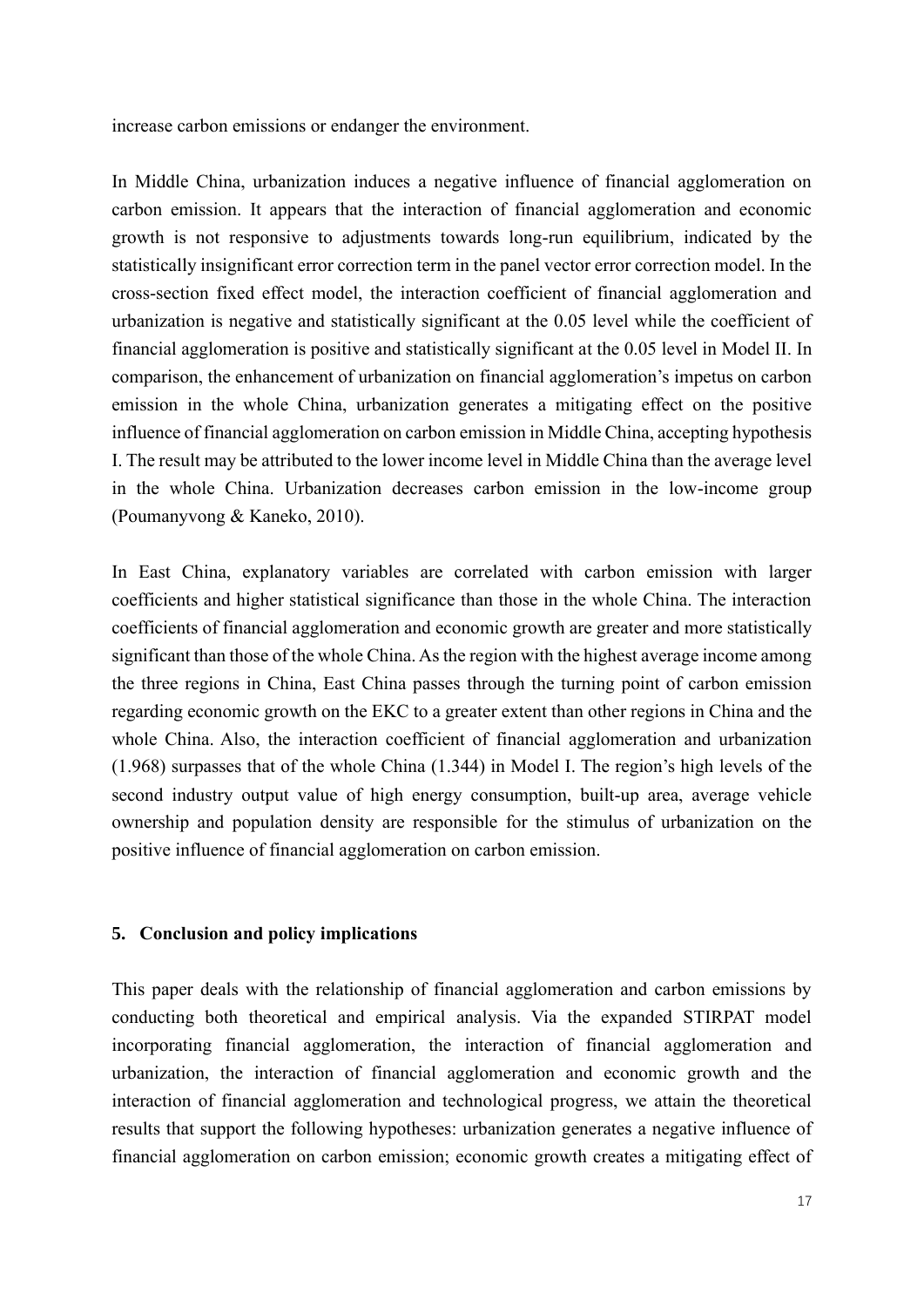financial agglomeration on carbon emission; technological progress induces a reducing impact of financial agglomeration on carbon emission. In the empirical analysis, the unit root tests demonstrate that all variables are integrated of order one, following which Kao panel cointegration tests and panel vector error correction models confirm long-term equilibrium relationships between carbon emissions and explanatory variables. Then, upon processing the provincial panel data of 29 provinces over the period of 2005-2016 via cross-section fixed effects models, the empirical results accept the hypotheses.

The empirical results indicate that financial agglomeration is positively correlated with carbon emissions in China. The empirical results reject Hypothesis I. The interaction coefficients of financial agglomeration and urbanization are greater than the coefficient of financial agglomeration in the whole China. Hypothesis II is accepted by the empirical results. The interaction coefficients of financial agglomeration and economic growth are significantly negative, while the coefficients of financial agglomeration are positive in total sample of China. The empirical results partly accept Hypothesis III. Although the coefficients of technological progress are all negative, they are statistically insignificant. In the regional analysis, in West China there is no long-term cointegration relationship between carbon emission and explanatory variables (financial agglomeration, the interaction of financial agglomeration and urbanization, the interaction of financial agglomeration and economic growth, and the interaction of financial agglomeration and technological progress). In Middle China, Hypothesis I is accepted. The interaction of financial agglomeration and economic growth is negatively correlated with carbon emission. In East China, the coefficients are larger and more statistically significant than that of the whole China in the cross-section fixed effect model. Urbanization promotes the positive influence of financial agglomeration on carbon emission more considerably. Economic growth, greater than the turning point on the EKC to a larger extent, generate a negative effect of financial agglomeration on carbon emission more significantly.

Based on the results of the study, the following policy implications must be pursued in order to improve the environment in China and can be referred to by other developing countries. First, according to the result that urbanization promotes the positive influence of financial agglomeration on carbon emission. Policymakers should direct the agglomerated financial resources to the development of environmentally friendly means of transportation, such as hybrid and electric vehicles. The government should make use of the knowledge spillover brought about by financial agglomeration to create the smart city environment to monitor and control the environmental impacts of carbon emission. Second, to tackle the unstable negative effect of financial agglomeration on carbon emission induced by technological progress, climate finance should be paid more attention to. This will alter the current situation where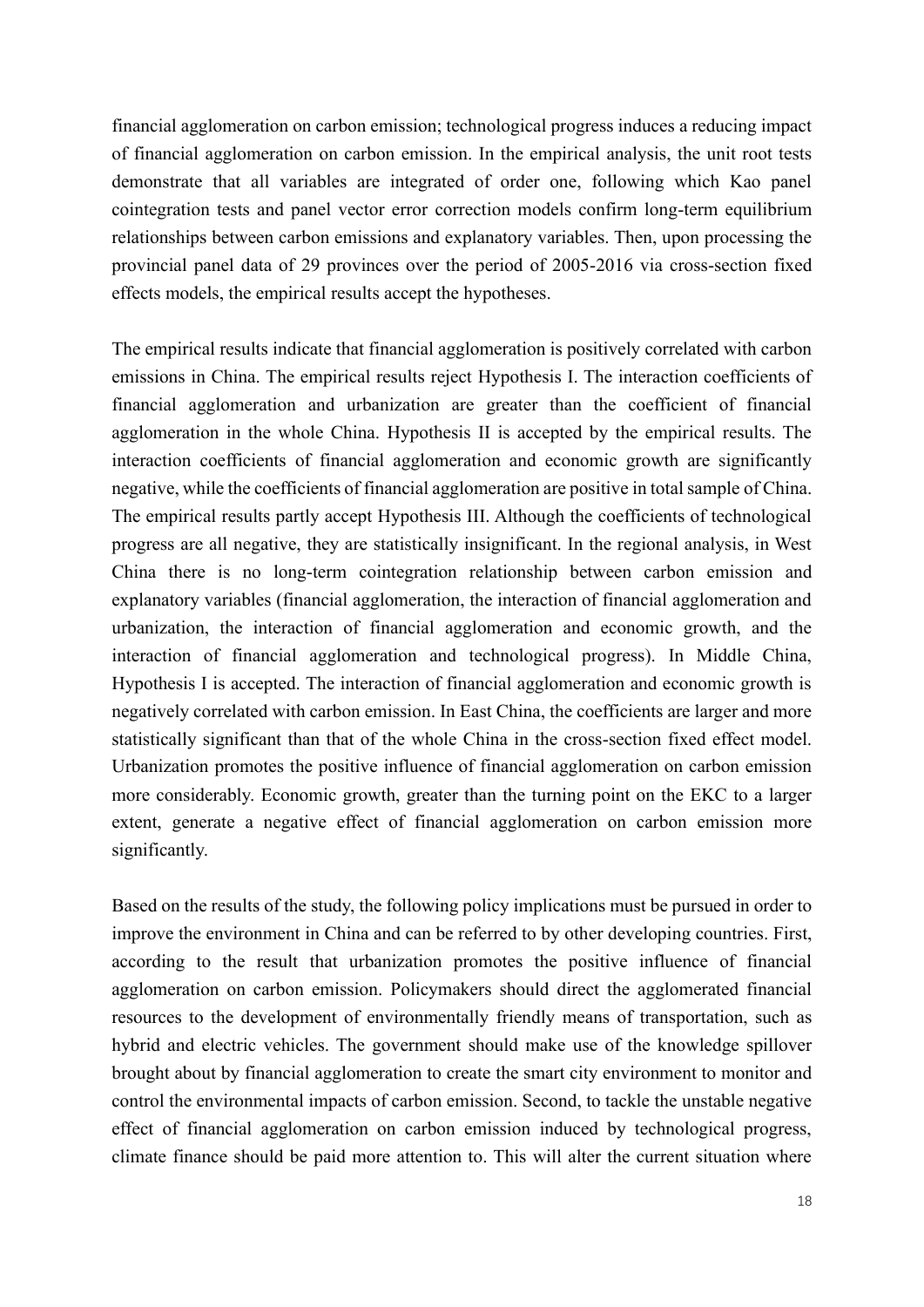industries with high and low energy efficiency are supported evenly by channelling more financial resources to more competitive eco-friendly projects as financial agglomeration increases the competition on the capital market. Third, while East China shows a similar pattern in the relationships between carbon emission and financial agglomeration to a more considerable and significant level than the whole China, there is no long-term relationship between them in West China. The degrees of financial agglomeration, urbanization, economic growth and technological progress are significantly lower in West China than other regions in China. To mitigate the regional imbalance, policymakers should encourage urban population to relocate from East China to West China, so as to assuage the negative influence of too densely populated urban areas in East China and to channel human capital to the development of West China.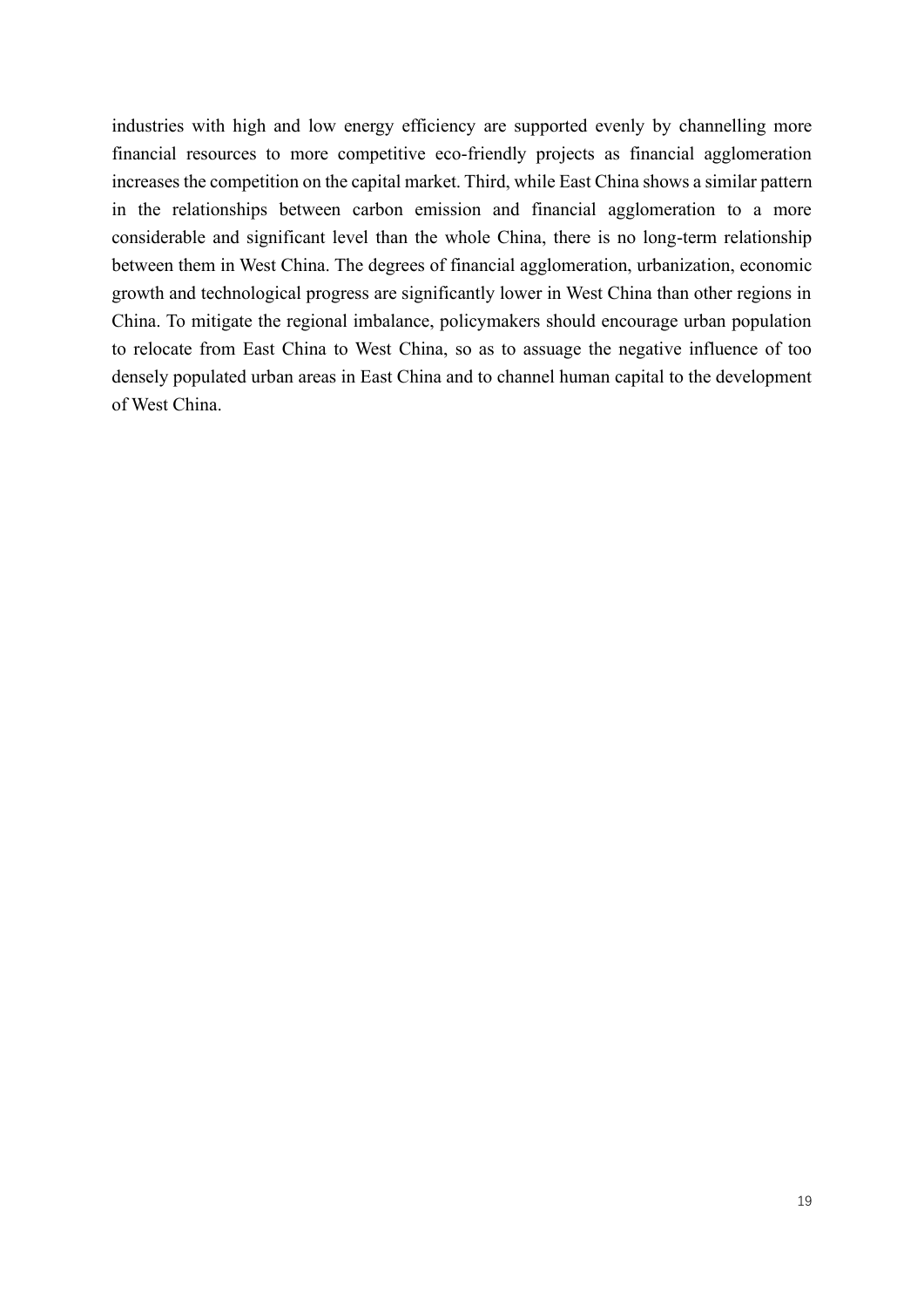## **References**

Acemoglu, D., Aghion, P., Bursztyn, L. & Hemous, D. (2012) The environment and directed technical change. *American Economic Review.* 102 (1), 131-166.

Ahmad, A., Zhao, Y., Shahbaz, M., Bano, S., Zhang, Z., Wang, S. & Liu, Y. (2016) Carbon emissions, energy consumption and economic growth: An aggregate and disaggregate analysis of the Indian economy. *Energy Policy.* 96 131-143.

Alam, M. M., Murad, M. W., Noman, A. H. M. & Ozturk, I. (2016) Relationships among carbon emissions, economic growth, energy consumption and population growth: Testing Environmental Kuznets Curve hypothesis for Brazil, China, India and Indonesia. *Ecological Indicators.* 70 466-479.

Al-Mulali, U., Binti, C. S. & Fereidouni, H. G. (2012) Exploring the bi-directional long run relationship between urbanization, energy consumption, and carbon dioxide emission. *Energy*. 46 (1), 156-167. Available from: doi: 10.1016/j.energy.2012.08.043.

Dai, D., & Liu, H. (2011). An empirical research and STIRPAT model analysis of urbanization and CO2 emissions in China. *Advances in Information Sciences and Service Sciences*, 3(11), 848-852.

Démurger, S. (2001) Infrastructure development and economic growth: an explanation for regional disparities in China? *Journal of Comparative Economics.* 29 (1), 95-117.

Dietz, T. & Rosa, E. A. (1994) Rethinking the environmental impacts of population, affluence and technology. *Human Ecology Review.* 1 (2), 277-300.

Dogan, E. & Seker, F. (2016) The influence of real output, renewable and non-renewable energy, trade and financial development on carbon emissions in the top renewable energy countries. *Renewable and Sustainable Energy Reviews.* 60 1074-1085.

Fan, Y., Liu, L., Wu, G. & Wei, Y. (2006) Analyzing impact factors of CO2 emissions using the STIRPAT model. *Environmental Impact Assessment Review.* 26 (4), 377-395.

Fang, C., Wang, S. & Li, G. (2015) Changing urban forms and carbon dioxide emissions in China: A case study of 30 provincial capital cities. *Applied Energy.* 158 519-531.

Feng, K., Hubacek, K. & Guan, D. (2009) Lifestyles, technology and CO2 emissions in China: a regional comparative analysis. *Ecological Economics.* 69 (1), 145-154.

Gill, A. R., Viswanathan, K. K. & Hassan, S. (2018) The Environmental Kuznets Curve (EKC) and the environmental problem of the day. *Renewable and Sustainable Energy Reviews.* 81 1636-1642.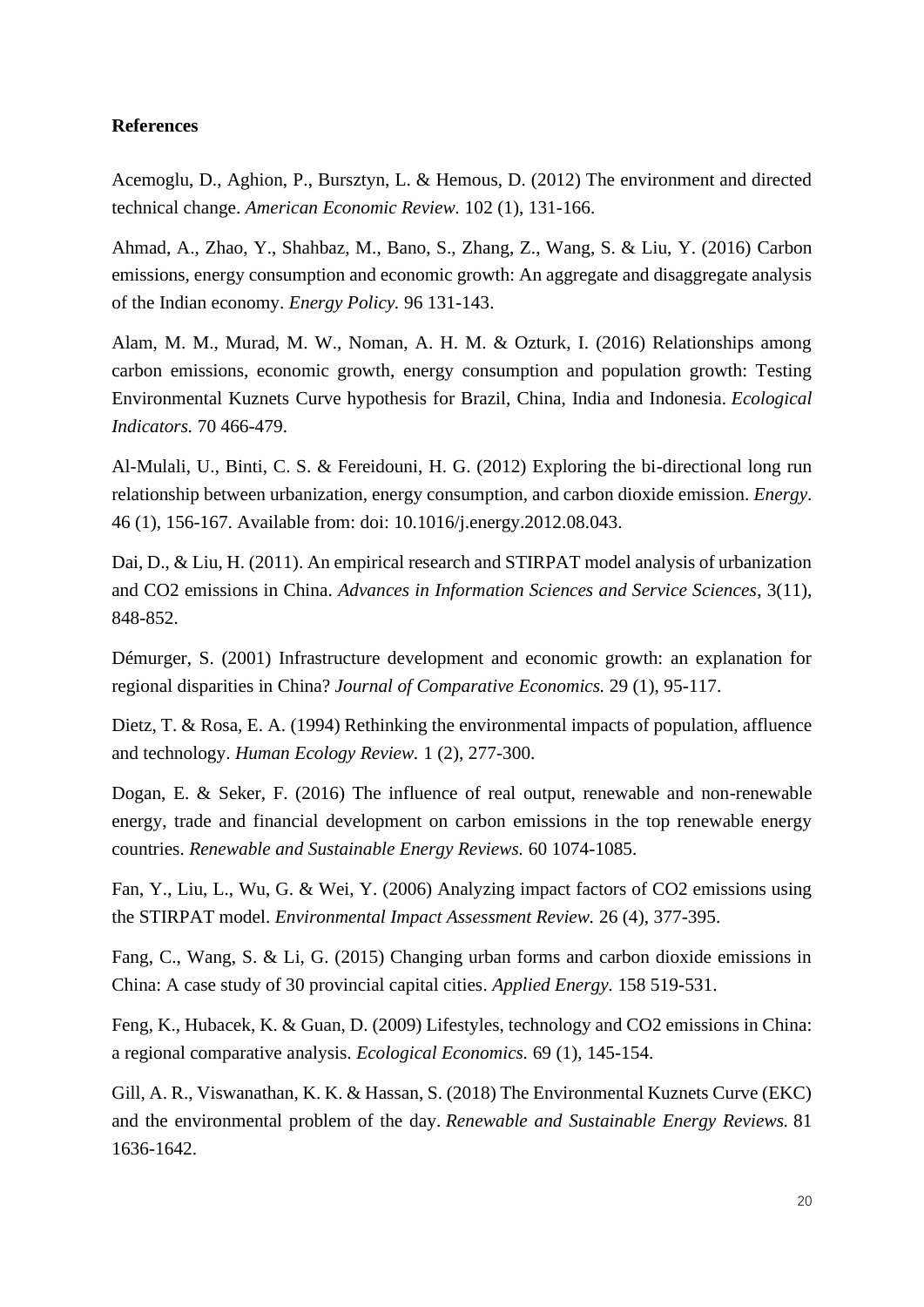Gu, H. & He, B. (2012) Study on Chinese Financial Development and Carbon Emission: Evidence from China's Provincial Data from 1979 to 2008. *China Population, Resource and Environment.* 22 22-27.

Hu, J. & Wang, S. (2006) Total-factor energy efficiency of regions in China. *Energy Policy.* 34 (17), 3206-3217.

Huang, F., Guo, J., Shi, J. & Ma, Y. (2015) A Study of the Regional Financial Industry Layout and Local Economic Development. *Journal of Management and Sustainability*. 5 (2), 108-118. Available from: http://www.ccsenet.org/journal/index.php/jms/issue/view/1352.

IPCC. (2007) Climate Change 2007: Synthesis Report. Contribution of Working Groups I, II and III to the Fourth Assessment Report of the Intergovernmental Panel on Climate Change. IPCC. 2007, Geneva, Switzerland, the Intergovernmental Panel on Climate Change. pp.104. Available from: https://www.ipcc.ch/site/assets/uploads/2018/02/ar4\_syr\_full\_report.pdf .

Jalil, A. & Feridun, M. (2011) The impact of growth, energy and financial development on the environment in China: a cointegration analysis. *Energy Economics.* 33 (2), 284-291.

Jiacheng, L., Yujie, C. & Nan, L. (2018) Relationship of the Financial Agglomeration and Fiscal Expenditure Scale of Yangtze River Delta. In: Anonymous *Recent Developments in Data Science and Business Analytics.* , Springer. pp. 241-246.

Khan, A. Q., Saleem, N. & Fatima, S. T. (2018) Financial development, income inequality, and CO 2 emissions in Asian countries using STIRPAT model. *Environmental Science and Pollution Research.* 25 (7), 6308-6319.

Li, B. & Yao, R. (2009) Urbanisation and its impact on building energy consumption and efficiency in China. *Renewable Energy.* 34 (9), 1994-1998.

Li, K. & Lin, B. (2016) Heterogeneity analysis of the effects of technology progress on carbon intensity in China. *International Journal of Climate Change Strategies and Management.* 8 (1), 129-152.

Li, K. & Lin, B. (2015) Impacts of urbanization and industrialization on energy consumption/CO2 emissions: does the level of development matter? *Renewable and Sustainable Energy Reviews.* 52 1107-1122.

Li, S., Zhang, J. & Ma, Y. (2015) Financial development, environmental quality and economic growth. *Sustainability.* 7 (7), 9395-9416.

Li, W., Wang, W., Wang, Y., & Qin, Y. (2017). Industrial structure, technological progress and CO 2 emissions in China: Analysis based on the STIRPAT framework. *Natural Hazards*, 88(3), 1545-1564.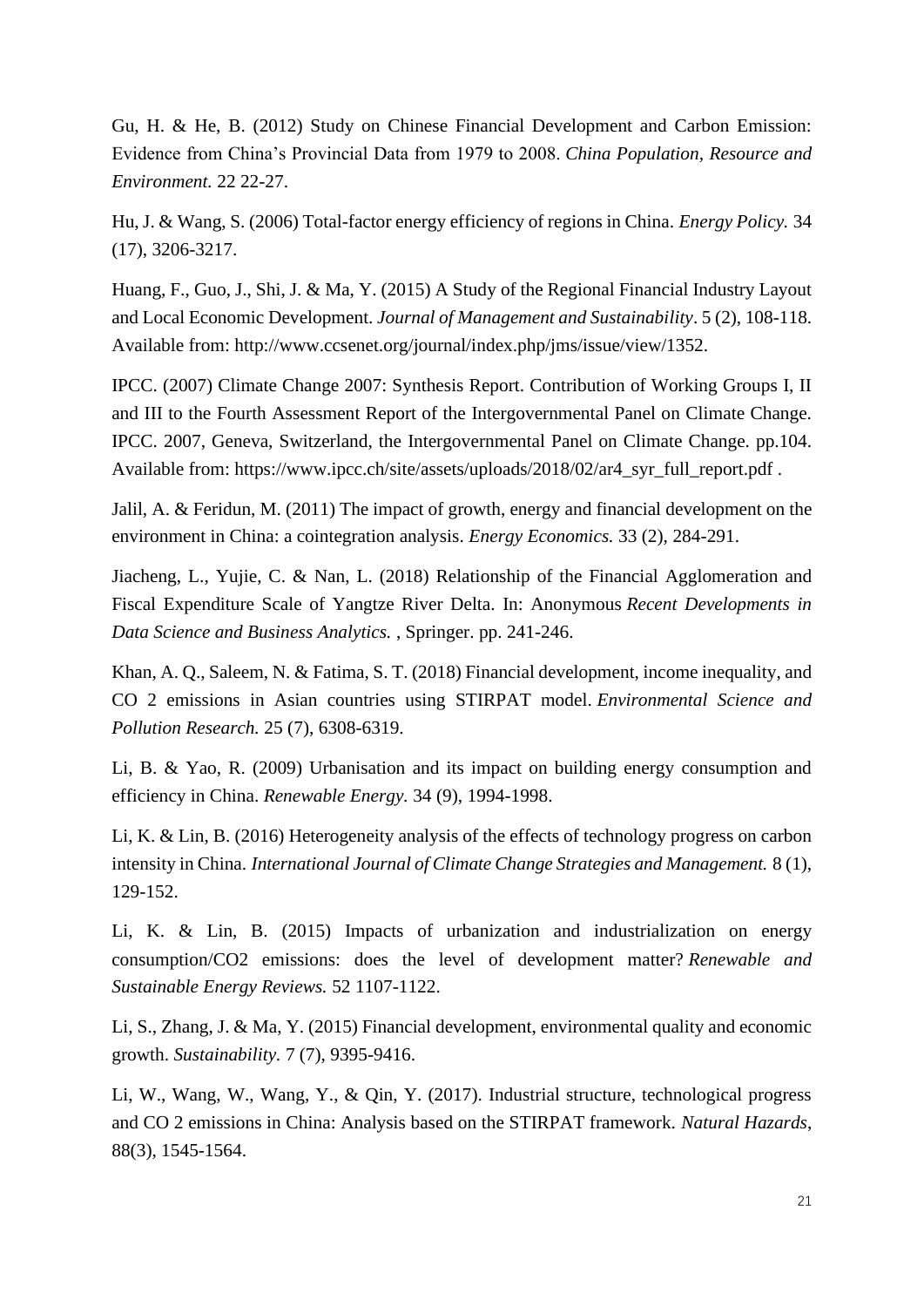Liddle, B. (2015) What are the carbon emissions elasticities for income and population? Bridging STIRPAT and EKC via robust heterogeneous panel estimates. *Global Environmental Change*. 31 62-73. Available from: doi: 10.1016/j.gloenvcha.2014.10.016.

Lin, S., Wang, S., Marinova, D., Zhao, D. & Hong, J. (2017) Impacts of urbanization and real economic development on CO2 emissions in non-high income countries: Empirical research based on the extended STIRPAT model. *Journal of Cleaner Production.* 166 952-966.

Liu, Z., Guan, D., Wei, W., Davis, S. J., Ciais, P., Bai, J., Peng, S., Zhang, Q., Hubacek, K. & Marland, G. (2015) Reduced carbon emission estimates from fossil fuel combustion and cement production in China. *Nature.* 524 (7565), 335.

Ma, C. & Stern, D. I. (2008) China's changing energy intensity trend: a decomposition analysis. *Energy Economics.* 30 (3), 1037-1053.

Martínez-Zarzoso, I. & Maruotti, A. (2011) The impact of urbanization on CO2 emissions: evidence from developing countries. *Ecological Economics.* 70 (7), 1344-1353.

Pesaran, M. H. (1990) An econometric analysis of exploration and extraction of oil in the UK Continental Shelf. *The Economic Journal.* 100 (401), 367-390.

Poumanyvong, P. & Kaneko, S. (2010) Does urbanization lead to less energy use and lower CO2 emissions? A cross-country analysis. *Ecological Economics.* 70 (2), 434-444.

Rafiq, S., Salim, R. & Nielsen, I. (2016) Urbanization, openness, emissions, and energy intensity: a study of increasingly urbanized emerging economies. *Energy Economics.* 56 20- 28.

Ramanathan, R. (2000) A holistic approach to compare energy efficiencies of different transport modes. *Energy Policy.* 28 (11), 743-747.

Sadorsky, P. (2014) The effect of urbanization on CO2 emissions in emerging economies. *Energy Economics.* 41 147-153.

Salim, R. A. & Shafiei, S. (2014) Urbanization and renewable and non-renewable energy consumption in OECD countries: An empirical analysis. *Economic Modelling.* 38 581-591.

Shahbaz, M., Chaudhary, A. R. & Ozturk, I. (2017a) Does urbanization cause increasing energy demand in Pakistan? Empirical evidence from STIRPAT model. *Energy.* 122 83-93.

Shahbaz, M., Chaudhary, A. R. & Ozturk, I. (2017b) Does urbanization cause increasing energy demand in Pakistan? Empirical evidence from STIRPAT model. *Energy.* 122 83-93.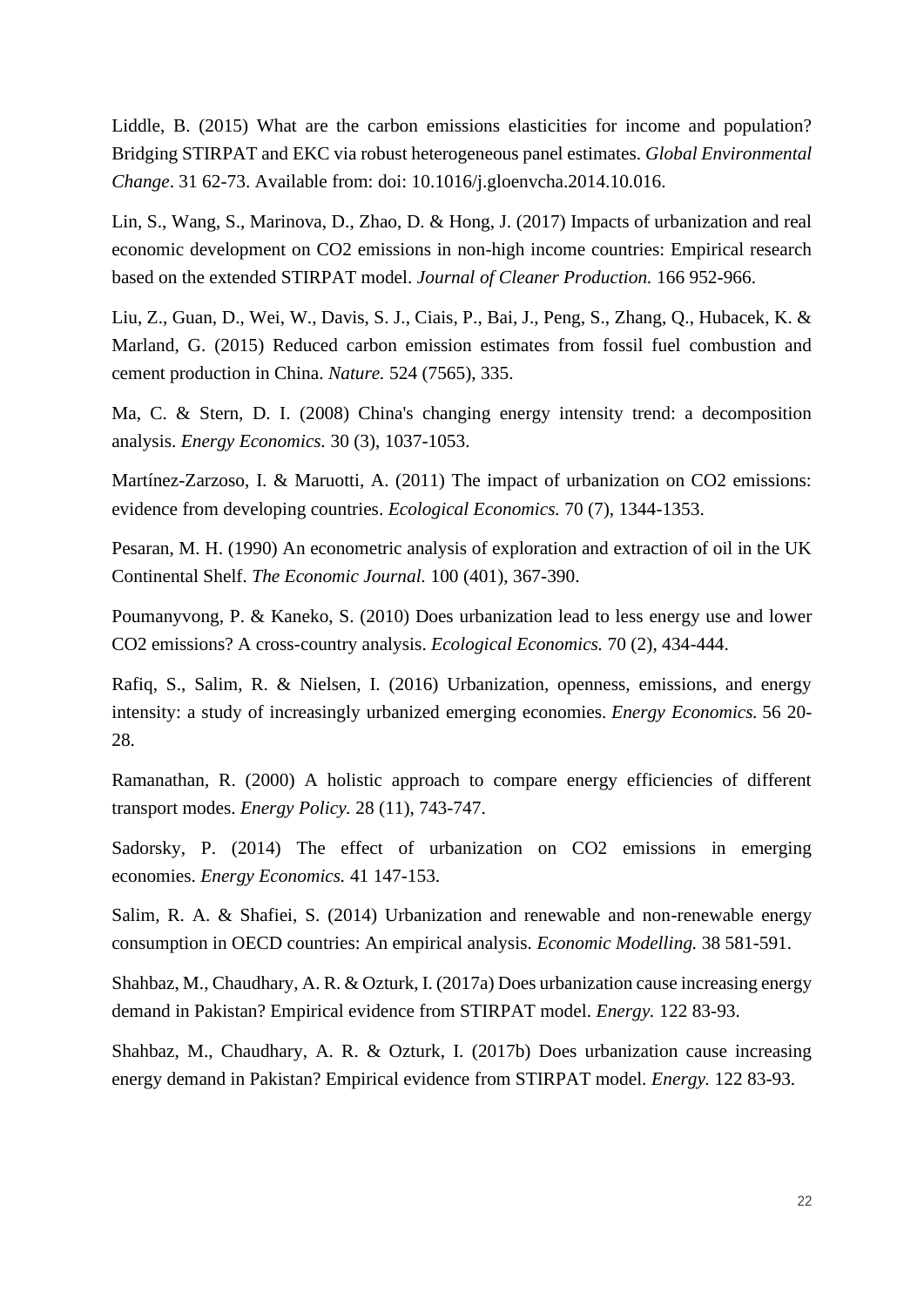Tian, X., Geng, Y., Viglia, S., Bleischwitz, R., Buonocore, E. & Ulgiati, S. (2017) Regional disparities in the Chinese economy. An emergy evaluation of provincial international trade. *Resources, Conservation and Recycling.* 126 1-11.

Ulucak, R. & Bilgili, F. (2018) A reinvestigation of EKC model by ecological footprint measurement for high, middle and low income countries. *Journal of Cleaner Production.* 188 144-157.

United Nations Climate Change. (2018) UN Climate Change Annual Report 2017. United Nations Framework Convention on Climate Change (UNFCCC). Annual Report. 2018, BonnAvailable from: https://unfccc.int/resource/annualreport/media/UN-Climate-AR17.pdf . Wang, P., Dai, H., Ren, S., Zhao, D. & Masui, T. (2015) Achieving Copenhagen target through carbon emission trading: Economic impacts assessment in Guangdong Province of China. *Energy.* 79 212-227.

Wang, S., Fang, C., Guan, X., Pang, B. & Ma, H. (2014) Urbanisation, energy consumption, and carbon dioxide emissions in China: a panel data analysis of China's provinces. *Applied Energy.* 136 738-749.

Wang, Y., Chen, L. & Kubota, J. (2016) The relationship between urbanization, energy use and carbon emissions: evidence from a panel of Association of Southeast Asian Nations (ASEAN) countries. *Journal of Cleaner Production.* 112 1368-1374.

Wang, Y., Zhang, X., Kubota, J., Zhu, X. & Lu, G. (2015) A semi-parametric panel data analysis on the urbanization-carbon emissions nexus for OECD countries. *Renewable and Sustainable Energy Reviews*. 48 704-709. Available from: doi: 10.1016/j.rser.2015.04.046.

Wu, Y., Shen, J., Zhang, X., Skitmore, M. & Lu, W. (2016) The impact of urbanization on carbon emissions in developing countries: a Chinese study based on the U-Kaya method. *Journal of Cleaner Production.* 135 589-603.

Xie, Y. & Zhou, X. (2014) Income inequality in today's China. *Proceedings of the National Academy of Sciences.* 201403158.

Xiong, L. & Qi, S. (2018) Financial development and carbon emissions in Chinese provinces: a spatial panel data analysis. *The Singapore Economic Review.* 63 (02), 447-464.

Xu, Q., Dong, Y. & Yang, R. (2018) Urbanization impact on carbon emissions in the Pearl River Delta region: Kuznets curve relationships. *Journal of Cleaner Production.* 180 514-523.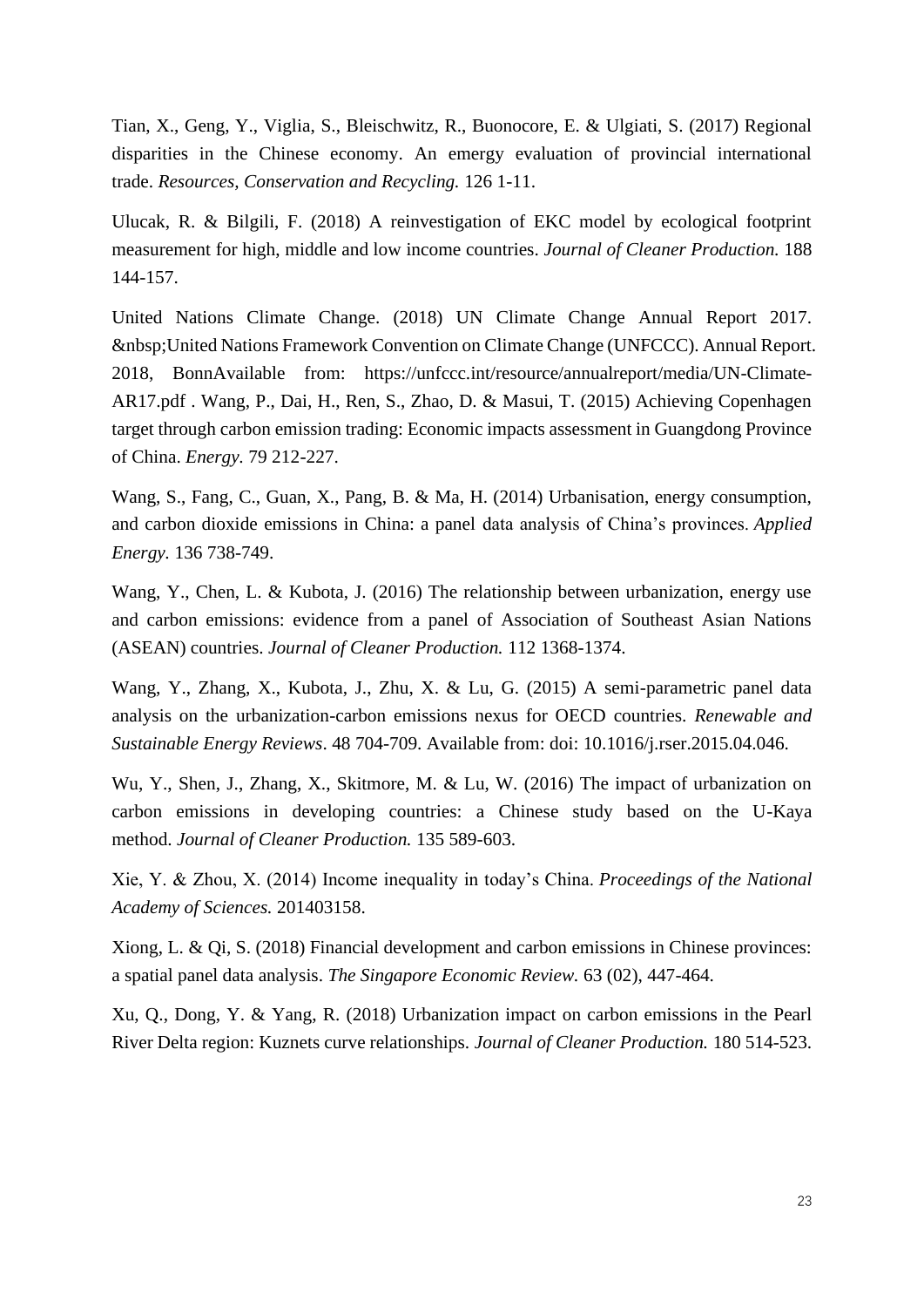Xu, S., He, Z., Long, R., Shen, W., Ji, S. & Chen, Q. (2016) Impacts of economic growth and urbanization on CO 2 emissions: regional differences in China based on panel estimation. *Regional Environmental Change.* 16 (3), 777-787.

Yang, L., Xia, H., Zhang, X. & Yuan, S. (2018) . *Journal of Cleaner Production.* 180 595-602.

Yuan, H., Zhang, T., Feng, Y., Liu, Y. and Ye, X., 2019. Does financial agglomeration promote the green development in China? A spatial spillover perspective. *Journal of Cleaner Production*, 237, p.117808.

Yeh, J. & Liao, C. (2017) Impact of population and economic growth on carbon emissions in Taiwan using an analytic tool STIRPAT. *Sustainable Environment Research*. 27 (1), 41-48. Available from: doi: 10.1016/j.serj.2016.10.001.

Yin, J., Zheng, M., & Chen, J. (2015). The effects of environmental regulation and technical progress on CO2 Kuznets curve: An evidence from China. *Energy Policy*, 77, 97-108.

Yin, P. & Song, M. (2017) Measuring energy and environmental performance for regions in China by using DEA-based Malmquist indices. *Operational Research.* 17 (3), 715-735.

York, R., Rosa, E. A. & Dietz, T. (2003) STIRPAT, IPAT and ImPACT: analytic tools for unpacking the driving forces of environmental impacts. *Ecological Economics.* 46 (3), 351- 365.

Zhang, N., Yu, K. & Chen, Z. (2017) How does urbanization affect carbon dioxide emissions? A cross-country panel data analysis. *Energy Policy.* 107 678-687.

Zhang, X. P., & Cheng, X. M. (2009). Energy consumption, carbon emissions, and economic growth in China. *Ecological Economics*, 68(10), 2706-2712.

Zhang, Y. (2011) The impact of financial development on carbon emissions: An empirical analysis in China. *Energy Policy*. 39 (4), 2197-2203.

Zhou, P., Ang, B. W. & Han, J. Y. (2010) Total factor carbon emission performance: a Malmquist index analysis. *Energy Economics*. 32 (1), 194-201.